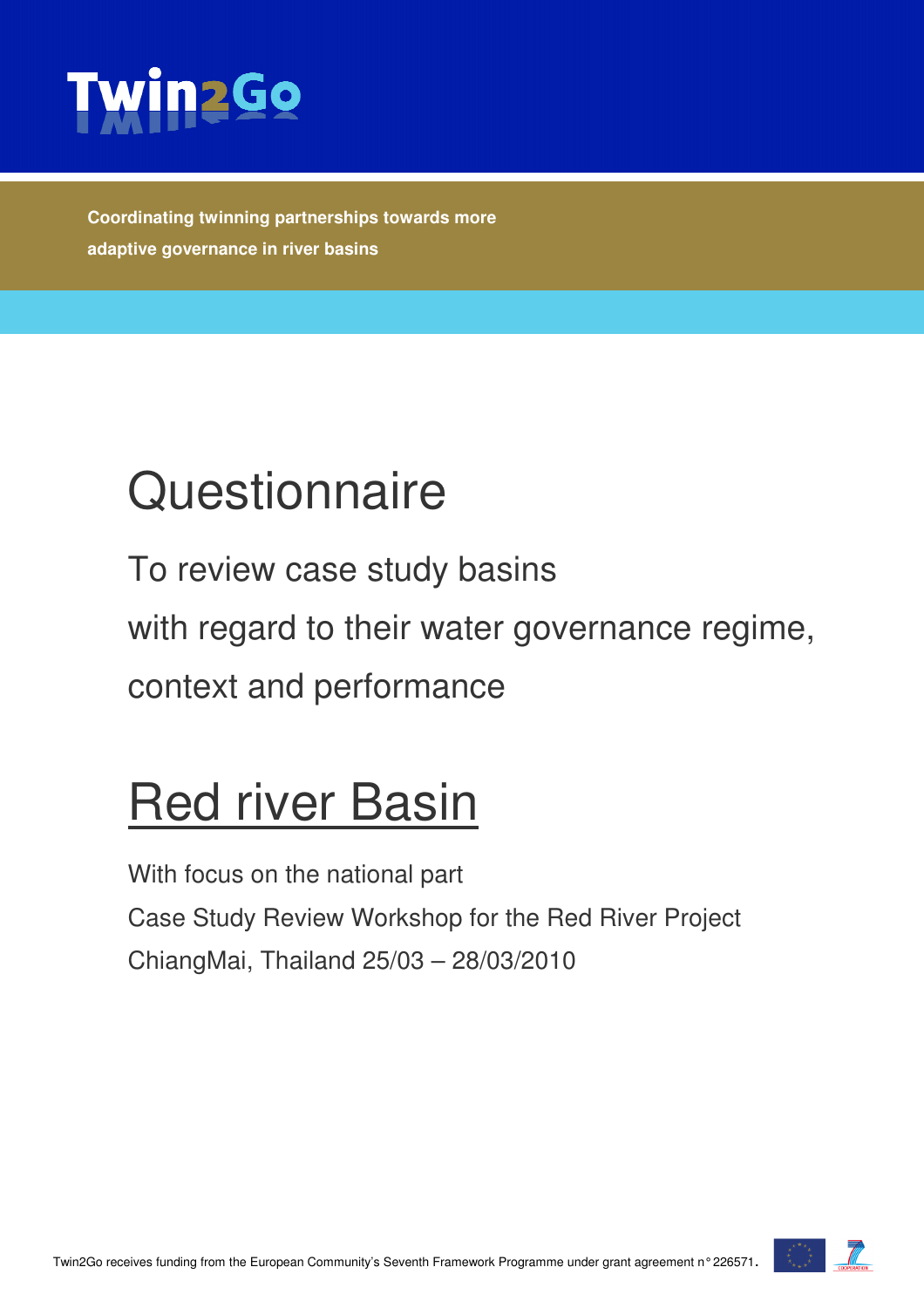

#### **About this questionnaire**

This questionnaire was developed within the scope of the Twin2Go project. It serves to record case study data about a river basin's water governance regime, its context and its performance. An explanation of the indicators, pre-defined scores and potential data sources is provided in the guidance on this questionnaire.

Please assign a score (e.g. "B") to each of the indicators. In the case of numerical indicators like indices, you should add the numerical value in brackets after the score, e.g. "B (0.178)" or "C (12,534)". For a better understanding of the recorded issue, additional information in the column "comments" is required. Please use this field to explain your reason for assigning a certain score, to specify if your choice was controversial, to document data sources or to add further information that you find relevant for a better understanding of the topic addressed.

If you think that the indicators below do not deal with certain important issues in your case study, please insert additional indicators at the bottom of the tables. Furthermore, please briefly explain the additional case-specific indicators at the end of this document.

The questionnaire was filled and discussed during a workshop held in Chiang Mai on the 25-27 March 2010 where 3 basin case studies from two international projects were studied for the Twin2Go project have been analysed: the Volga from the CABRI project; Red River and Bang Pakong basins from the ASEM WaterNet project.

Copies of a draft version of the questionnaire were circulated to participants prior to the workshop to help with initial preparations including selection of most suitable representatives to attend the Chiang Mai workshop. The final version of the questionnaire and guide became available shortly prior to the workshop and was also circulated to basin-level teams and the version used in the workshop. Not all members of basin-level teams were able to participate in the review workshop in Chiang Mai. For this reason small working group meetings were held before and after the main workshop to allow other key stakeholders who could not attend the main event to contribute, in Hanoi (Red River), Bangkok (Bang Pakong) and Moscow (Volga). These supporting events focused mostly on those parts of the questionnaire requiring expert judgment.

The resulting data will be post-processed and added to the Twin2Go database. Should you feel these scores do not reflect the situation of the basin accurately, or want to contest any of the information included, you may contact the project organisers. Contact information as well as additional information regarding the project and the results can be found on www.twin2go.eu.

Names of participating experts have been removed for confidentiality purposes.

#### **Table of Contents**

| a) Water policy, institutional & legal framework (formal and informal) | 4 |
|------------------------------------------------------------------------|---|
| b) Formalisation of IWRM principles & Millennium Development Goals     | 7 |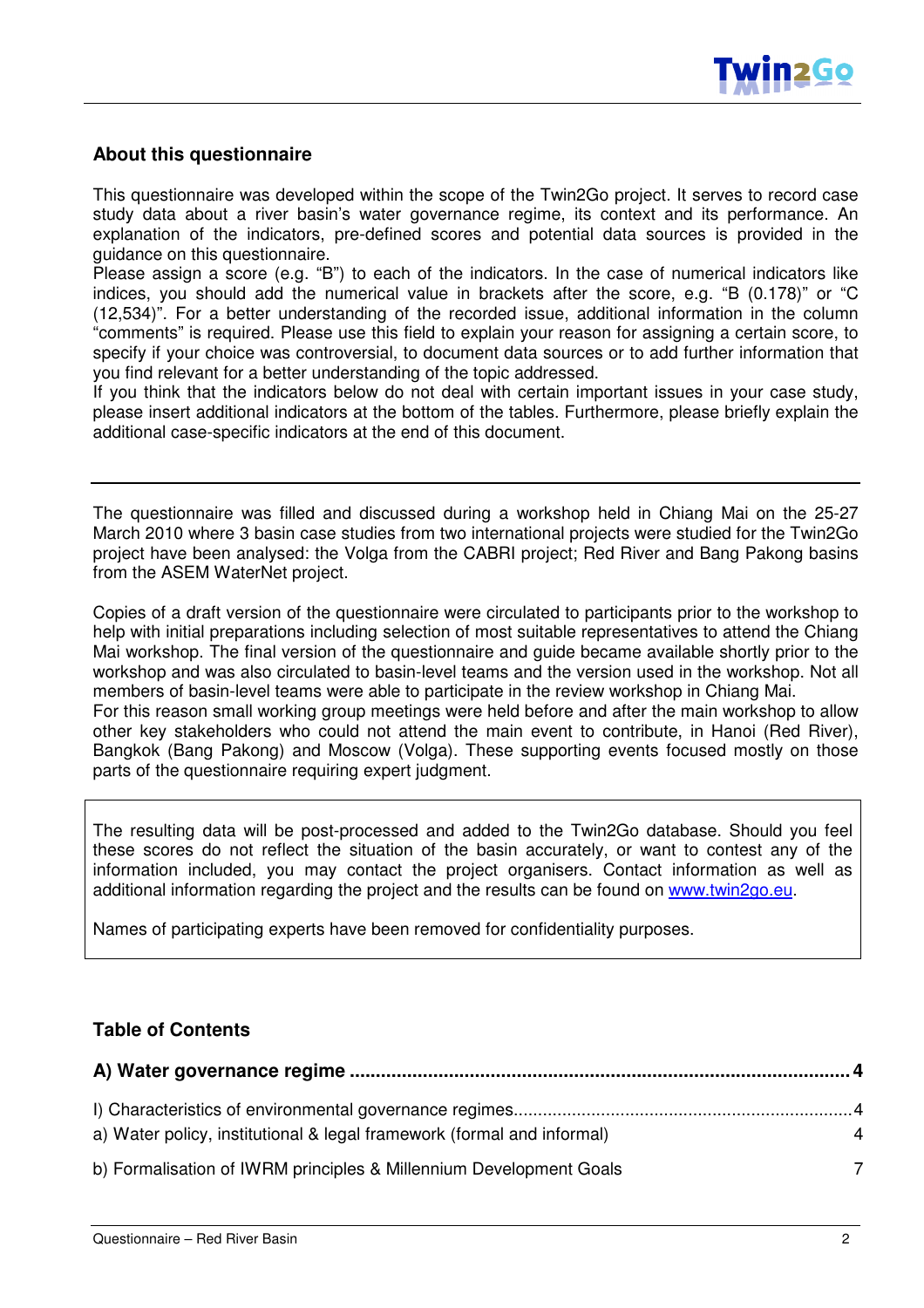## **Twin2Go**

| c) Decision making regarding uncertainties                                                                                     | $\overline{7}$ |
|--------------------------------------------------------------------------------------------------------------------------------|----------------|
| II) Actor networks with emphasis on the role and interactions of state and non-state actors and                                |                |
| a) Cooperation and coordination structures                                                                                     | 8              |
| b) Information sharing via formal rules, dependency relationships etc.                                                         | 8              |
| III) Multi-level interactions across administrative boundaries and vertical integration across levels and<br>a) Centralisation | 9              |
|                                                                                                                                |                |
|                                                                                                                                |                |
| II) Good Governance Principles at the national level - legal basis at the national level 10                                    |                |
|                                                                                                                                |                |
|                                                                                                                                |                |
|                                                                                                                                |                |
|                                                                                                                                |                |
|                                                                                                                                |                |
|                                                                                                                                |                |
|                                                                                                                                |                |
|                                                                                                                                |                |
|                                                                                                                                |                |
|                                                                                                                                |                |
|                                                                                                                                |                |
|                                                                                                                                |                |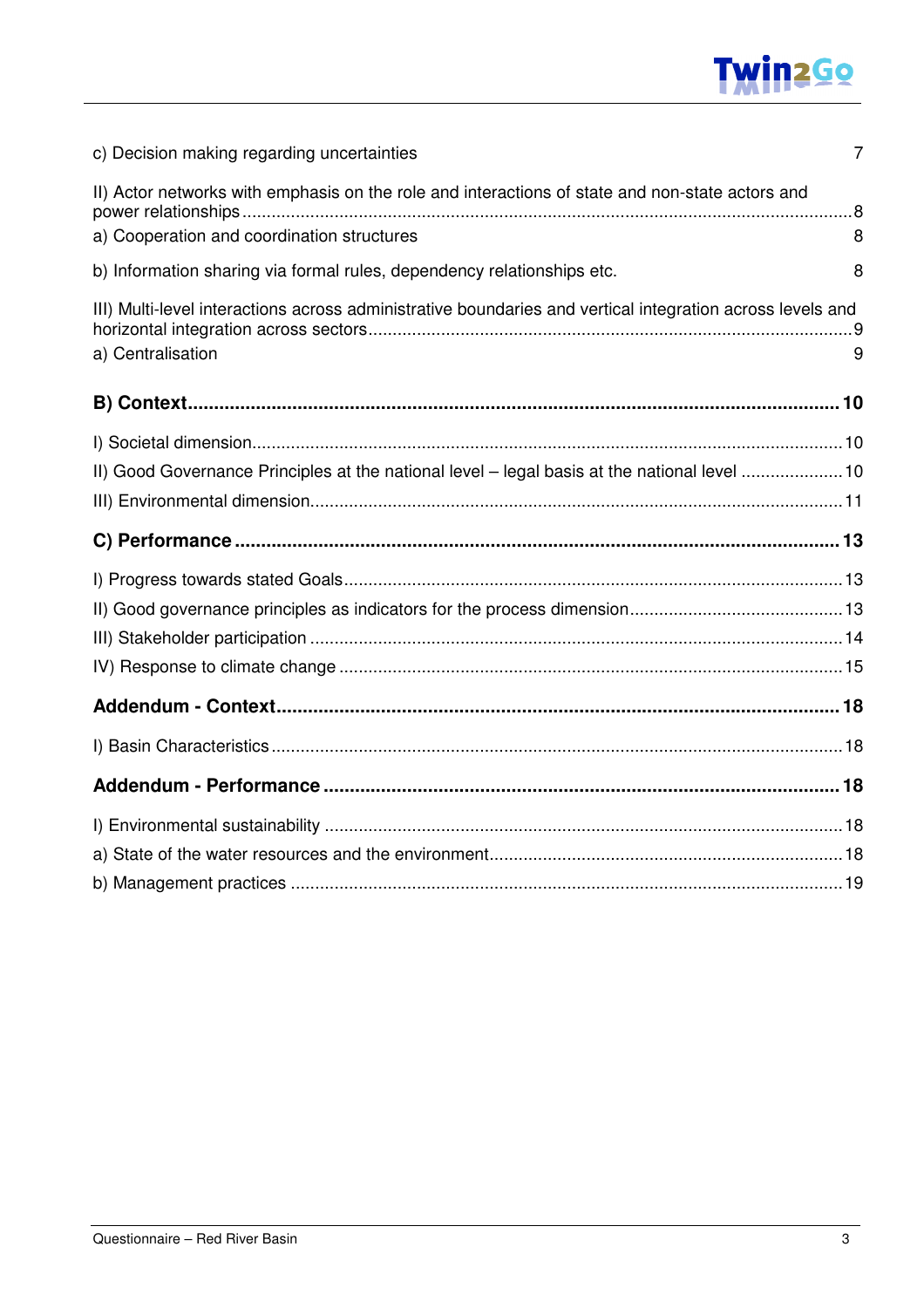

### **A) Water governance regime**

| No. | <b>Indicator</b>                                                       | <b>Score</b> | <b>Comments</b>                                                                                   |
|-----|------------------------------------------------------------------------|--------------|---------------------------------------------------------------------------------------------------|
|     | I) Characteristics of environmental governance regimes                 |              |                                                                                                   |
|     | a) Water policy, institutional & legal framework (formal and informal) |              |                                                                                                   |
|     | <b>Domestic water legislation</b>                                      | A            | Law on Water resources approved 1998, Decree on River Basin Management, 12/2008 and               |
| 1.  | (laws, by-laws, etc.) in place?                                        |              | series of Decrees, Circulations, Regulations issued by Government and related Ministries in place |
|     | <b>Domestic Water Law: Public</b>                                      | C            | No provision in related legal documents explicitly stipulated of water use right                  |
| 2.  | character of water and legal<br>status of water use rights             |              |                                                                                                   |
|     | <b>Domestic Water Law: Explicit</b>                                    | $\mathsf{C}$ | No explicitly stipulated in related legal documents                                               |
| 3.  | recognition of traditional and                                         |              |                                                                                                   |
|     | indigenous water uses<br>Domestic Water Law: On flow                   | B            | Some statements on flow availability are in related legal documents                               |
| 4.  | availability, third party rights                                       |              |                                                                                                   |
|     | and ecological requirements                                            |              | Definition of third party???                                                                      |
|     | Integration of domestic water                                          | B            | Some contents/statements stipulated in under law documents (such as Decree 2008 and some          |
| 5.  | legislation                                                            |              | others) are conflicts with 1998 LWR and some overlapping areas in legal documents                 |
|     | <b>Multilevel structure of domestic</b>                                | B            | Overlapping and unclear functions among levels of structure                                       |
| 6.  | water legislation and<br>subsidiarity                                  |              |                                                                                                   |
|     | <b>Existence of formal domestic</b>                                    | A            | MoNRE however, the Ministry lacks capacity to fulfil its mandates and functions <sup>1</sup>      |
| 7.  | administrative structure for                                           |              |                                                                                                   |
|     | water governance                                                       |              |                                                                                                   |

<sup>&</sup>lt;sup>1</sup> Phu Le Vo. 2007. Formulation of an Integrated Approach to Sustainable Water Management in Ho Chi Minh City Vietnam. (Ph. D Thesis). University of<br>Adelaine, Australia.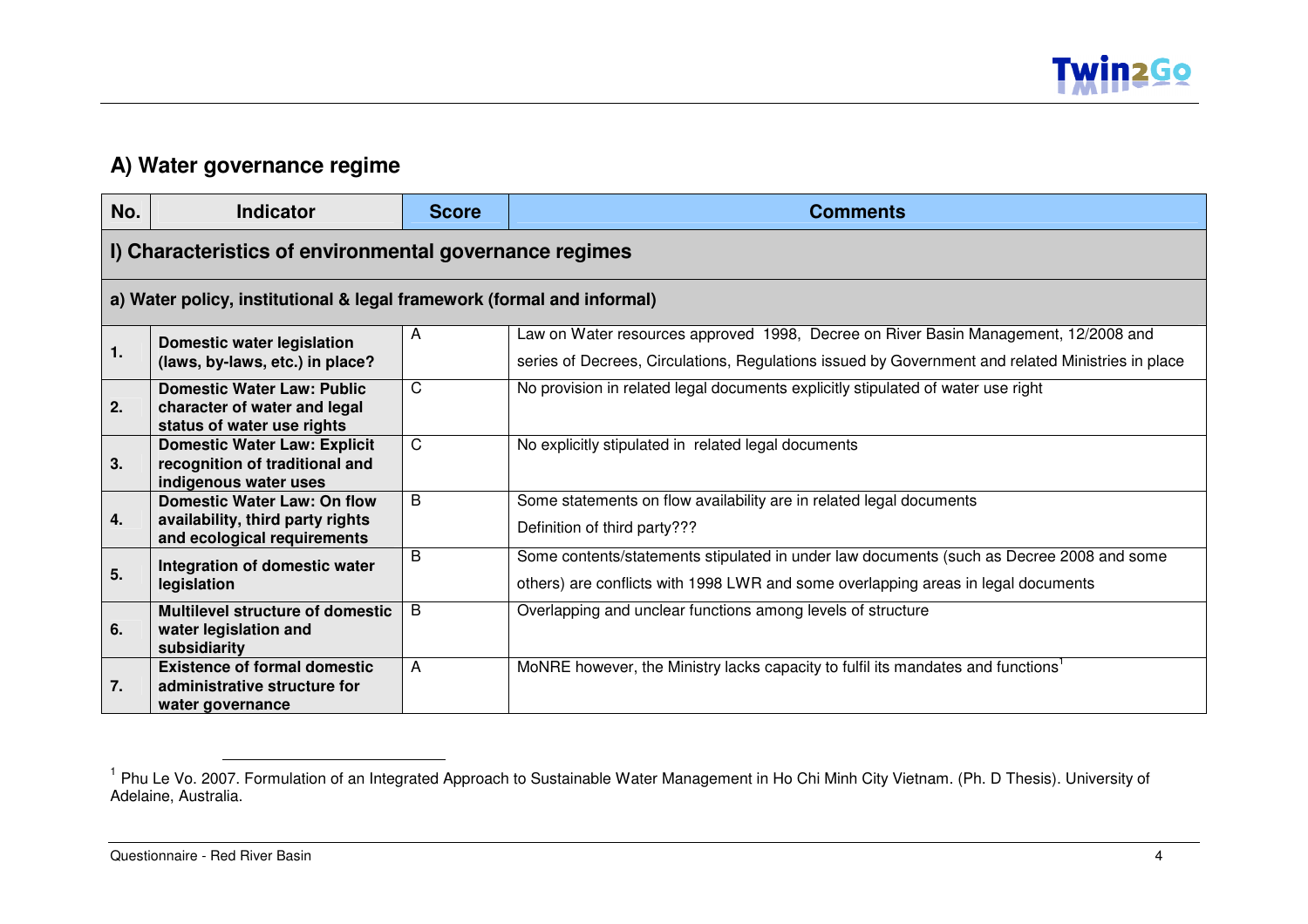

| No. | <b>Indicator</b>                                              | <b>Score</b> | <b>Comments</b>                                                                                         |
|-----|---------------------------------------------------------------|--------------|---------------------------------------------------------------------------------------------------------|
|     |                                                               | B            | In place, but operating insufficiently Working insufficient <sup>2</sup> .                              |
| 8.  | National basin organisation or                                |              | National Water Resources Council (since 201), 8 River Basin planning Management Boards and 3            |
|     | comparable arrangement                                        |              | River Basin Environmental Protection Committees In place, but influence to WRM is very limited.         |
|     | <b>Formalised transboundary</b>                               | B            | A for Mekong river basin. Mekong River Commission (MRC) for regional water resources of shared          |
| 9.  | coordination organisation                                     |              | river of Mekong basin since 1995.                                                                       |
|     |                                                               | B            | Same with Mekong river basin.                                                                           |
|     | <b>Formal institution (legislation)</b>                       |              | Question: Is basin management principle and hydrological principle similar?                             |
| 10. | that prescribes the basin<br>management principle             |              | Decree on River Basin Management (12/2008) issued by Government and some related circulars              |
|     |                                                               |              | issued by MONRE for prescribing the management principle.                                               |
|     |                                                               | A            | National strategy on water resources DWRM.gov.vn                                                        |
|     |                                                               |              | See: www.dwrm.gov.vn                                                                                    |
| 11. | Water (basin) strategies,                                     |              | The National Strategy on Water Resources toward 2020 issued by MONRE in 2006and some                    |
|     | programmes and plans                                          |              | national plans and programs for water resources have been formulated or being formulated.(such          |
|     |                                                               |              | as National Target Programme for Water Resources)                                                       |
|     | <b>Financing mechanisms:</b>                                  | C            | 90% from public sector.                                                                                 |
| 12. | Degree of investment from                                     |              | No Decree on investment from private sector/public/other sources but declared in some legal             |
|     | private sector/ public/ other<br>sources (e.g. international) |              | documents (Regulations or Decisions of Government and related Ministries)                               |
|     |                                                               | C            | A price is not charged for water use for irrigation in agriculture, only electricity cost is charged at |
| 13. | <b>Economic instruments</b>                                   |              | pumping stations. Water fees for irrigation (agriculture) was collected before 2007. After 2007 some    |
|     | Is water for irrigation priced?                               |              | Decrees issued to exempt the water fees for famers                                                      |

 $^2$  Molle, F. and Chu Thai Hoanh, 2007, IWMI, MPOWER and IRD.(Working Paper)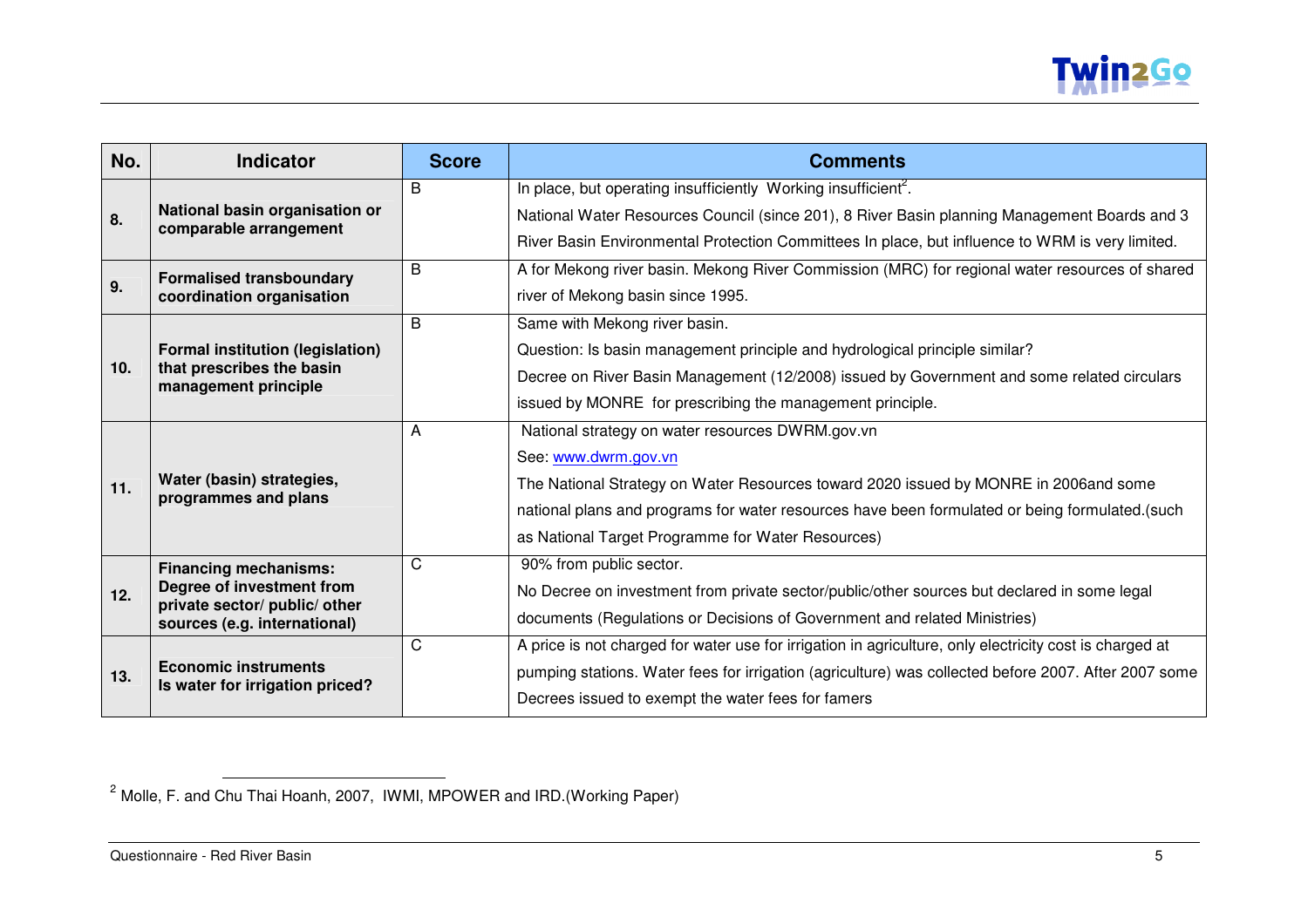

| No.  | <b>Indicator</b>                                                                  | <b>Score</b>   | <b>Comments</b>                                                                                                                                                                                                                                        |
|------|-----------------------------------------------------------------------------------|----------------|--------------------------------------------------------------------------------------------------------------------------------------------------------------------------------------------------------------------------------------------------------|
| 14.  | <b>Economic instruments</b><br>Is water for households priced<br>in urban areas?  | B              | Yes and too high for average income but lower than industries<br>Water users in urban and rural areas have to pay for their water use. The price of water for<br>domestics is gradually increasing                                                     |
| 15.  | <b>Economic instruments</b><br>Is water for industry priced?                      | B              | Yes and high A real price that allows full cost recovery leads to more effective water use.<br>Water uses for industries is high in comparison with other sectors.                                                                                     |
| 16.  | Tradable permits related to<br>water abstraction/use                              | A              | no permit is required for underground and surface water utilization.<br>Limited tradable permits related to water abstract but intensive to water uses in all sectors.                                                                                 |
| 17.  | Polluter pays principle (related<br>to water)                                     | B              | Polluter pays principle exist in the current regulation but enforcement is limited                                                                                                                                                                     |
| 18.  | <b>Environmental subsidies</b><br>(related to water)                              | A              | Environmental protection fund is being used. Environmental subsidies do not exist.                                                                                                                                                                     |
| 19.  | <b>Payment for ecosystem</b><br>services (related to water)                       | $\overline{C}$ | Payment for ecosystem services related to water do not exist.                                                                                                                                                                                          |
| 20.  | Tradable permits (related to<br>water quality, maximum,<br>allowable loads etc.)  | A/C            | Licence for big water use are stipulated in some decrees and other legislation of country.?                                                                                                                                                            |
| 21.  | Environmental tax (related to<br>water)                                           | B              | Polluters should pay for their pollutions discharged stipulated in some legal documents of Vietnam                                                                                                                                                     |
| 22.  | Presence of substituting<br>informal institutions for<br>management of water      | $\overline{A}$ | Some informal regulations does exist in small scale such as : few village, commune<br>There are water user groups in some places, but they don't play a significant role. Tasks include<br>monitoring and collecting maintenance fees from water users |
| 23.  | <b>Presence of complementary</b><br>informal institutions for water<br>management | $\mathsf{C}$   | See above                                                                                                                                                                                                                                              |
| 23.a | <b>Capacity and basin</b><br>organizations                                        | $\mathsf{C}$   | Some River basin organizations are exists e.g., Red-Thai Binh, Dong Nai and Cuu Long. However<br>budget and capacity building are still insufficient.                                                                                                  |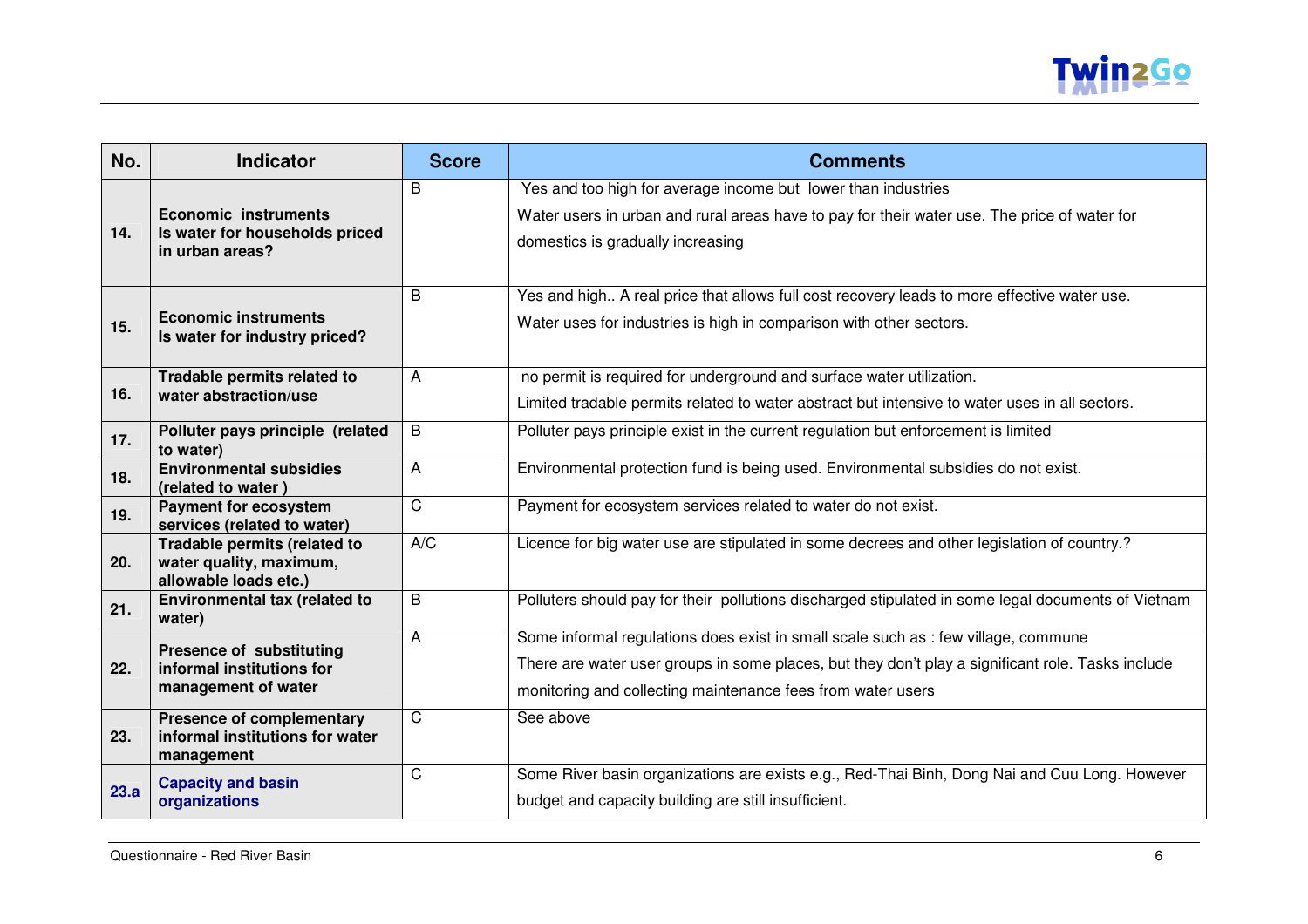

| No.  | <b>Indicator</b>                                                                                   | <b>Score</b> | <b>Comments</b>                                                                                               |  |
|------|----------------------------------------------------------------------------------------------------|--------------|---------------------------------------------------------------------------------------------------------------|--|
|      |                                                                                                    | С            | River basin organizations are legally approved by the Prime Minister and Regulations for National             |  |
| 23.b | <b>Authority of basin organization</b>                                                             |              | Water Resources Management. They have their authorities, budget, and objectives. However, the                 |  |
|      |                                                                                                    |              | enforcements are limited and only function in a limited basins.                                               |  |
|      | b) Formalisation of IWRM principles & Millennium Development Goals                                 |              |                                                                                                               |  |
|      |                                                                                                    | B            | IWRM principles do exist in Law of Water Resources and planning such as in the existing RBOs,                 |  |
| 24.  | <b>Formalised IWRM principles</b>                                                                  |              | but limited in implementing these principles.                                                                 |  |
| 25.  | State of implementation of<br><b>IWRM</b> principles                                               | B            | River basin management plans based on IWRM have been currently created, but only some has<br>been implemented |  |
| 26.  | <b>Capacity to implement IWRM</b>                                                                  | B            | Limited due to the lack of demonstration of how the IWRM has actually implemented in the RBOs                 |  |
| 27.  | Is universal and non-<br>discriminatory access to safe<br>drinking water and sanitation a<br>goal? | A            | Formalized but not yet achieved.                                                                              |  |
| 28.  | Integration of wetlands in<br><b>IWRM and IRBM*</b>                                                | B            | Some efforts to do inventories of wetlands and to integrate in IWRM but not formalised yes.                   |  |
| 28.a | Case-specific indicator(s)                                                                         |              |                                                                                                               |  |
|      | c) Decision making regarding uncertainties                                                         |              |                                                                                                               |  |
|      |                                                                                                    | B            | Climate change scenarios, risk assessments are formulated and Hydrological data are collected to              |  |
| 29.  | <b>General practices for dealing</b><br>with uncertainties                                         |              | predict uncertainties such as drought, flood. However, social uncertainties such as migration to              |  |
|      |                                                                                                    |              | urban areas have not been given enough attention                                                              |  |
| 30.  | Dealing with uncertainties:<br><b>Reversible and flexible options</b>                              | A/B          | E.g. minimum flows.                                                                                           |  |
|      | Dealing with uncertainties:                                                                        | B            | E.g. in dam design                                                                                            |  |
| 31.  | <b>Safety margins</b>                                                                              |              | Question: Why low cost in answer A? Doesn't necessarily have to be low                                        |  |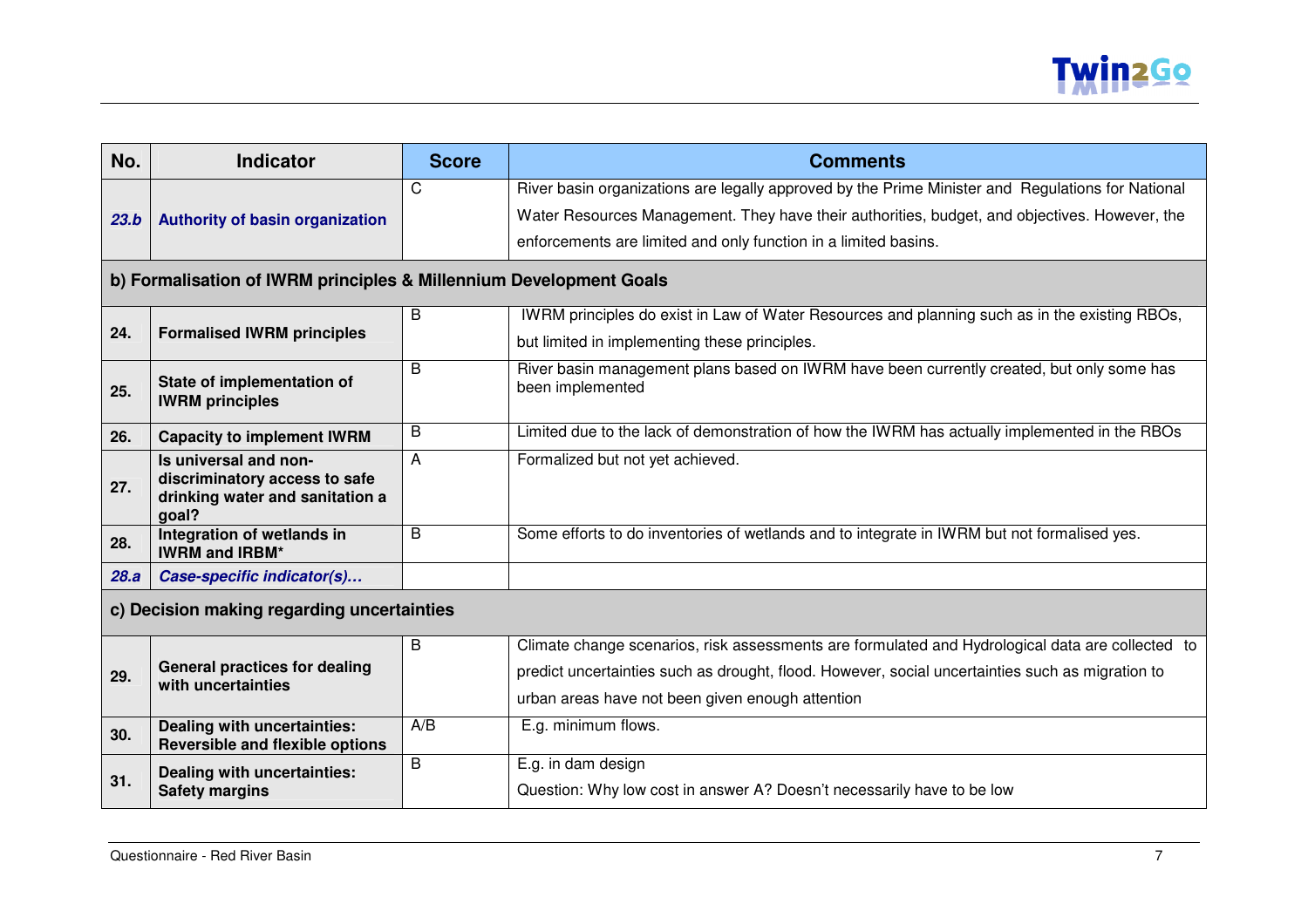

| No.  | <b>Indicator</b>                                                                           | <b>Score</b> | <b>Comments</b>                                                                                                                                                                                                                                                                                                                                                                                                                                                                         |
|------|--------------------------------------------------------------------------------------------|--------------|-----------------------------------------------------------------------------------------------------------------------------------------------------------------------------------------------------------------------------------------------------------------------------------------------------------------------------------------------------------------------------------------------------------------------------------------------------------------------------------------|
| 32.  | Are scenarios used for decision<br>making?                                                 | В            | Yes, scenarios are used to develop adaptation measures dealing with CC by the MONRE but not<br>widely recognized by concerned agencies                                                                                                                                                                                                                                                                                                                                                  |
| 33.  | <b>Climate risks: Climate</b><br>variability and change                                    | A            | National target program on climate change adaption (January 2009, 60/2007/NQ-CP)                                                                                                                                                                                                                                                                                                                                                                                                        |
| 33.a | Case-specific indicator(s)                                                                 |              | What is the current status of implementation                                                                                                                                                                                                                                                                                                                                                                                                                                            |
|      |                                                                                            |              | II) Actor networks with emphasis on the role and interactions of state and non-state actors and power relationships                                                                                                                                                                                                                                                                                                                                                                     |
|      | a) Cooperation and coordination structures                                                 |              |                                                                                                                                                                                                                                                                                                                                                                                                                                                                                         |
| 34.  | <b>Vertical coordination</b><br>(governmental)                                             | B            | Fairly well defined within MARD and MoNRE for example from National Water Resource Council to<br>MONRE to DONRE                                                                                                                                                                                                                                                                                                                                                                         |
| 35.  | <b>Horizontal coordination</b><br>(governmental)                                           | B            | Some recent efforts to improve the coordination between MARD and MoNRE. Within MONRE, the<br>Department of Water Resource Management strengthens its links to other concerned departments<br>such as Department of Environmental Protection, Department of Hydrometeorology.<br>At the local (provincial level) coordination between water and other natural resources such as land,<br>environment, mineral resource needs sometime to establish within provincial DONRE. <sup>3</sup> |
| 36.  | Role of local governments                                                                  | B            | Some say B/C. More administrative tasks and responsibilities have been allocated and<br>decentralized to lower level.                                                                                                                                                                                                                                                                                                                                                                   |
| 36.a | Case-specific indicator(s)                                                                 |              |                                                                                                                                                                                                                                                                                                                                                                                                                                                                                         |
|      | b) Information sharing via formal rules, dependency relationships etc.                     |              |                                                                                                                                                                                                                                                                                                                                                                                                                                                                                         |
| 37.  | Kinds of knowledge included<br>=> Role of experts/ science,<br>local/traditional knowledge | B            | Some scientific and local/traditional knowledge are used in Red River Basin.                                                                                                                                                                                                                                                                                                                                                                                                            |

<sup>&</sup>lt;sup>3</sup> Government of Vietnam and other donors, 2003, Transition of water resource management from MARD to MONRE (Final Report) by Joint Task Force.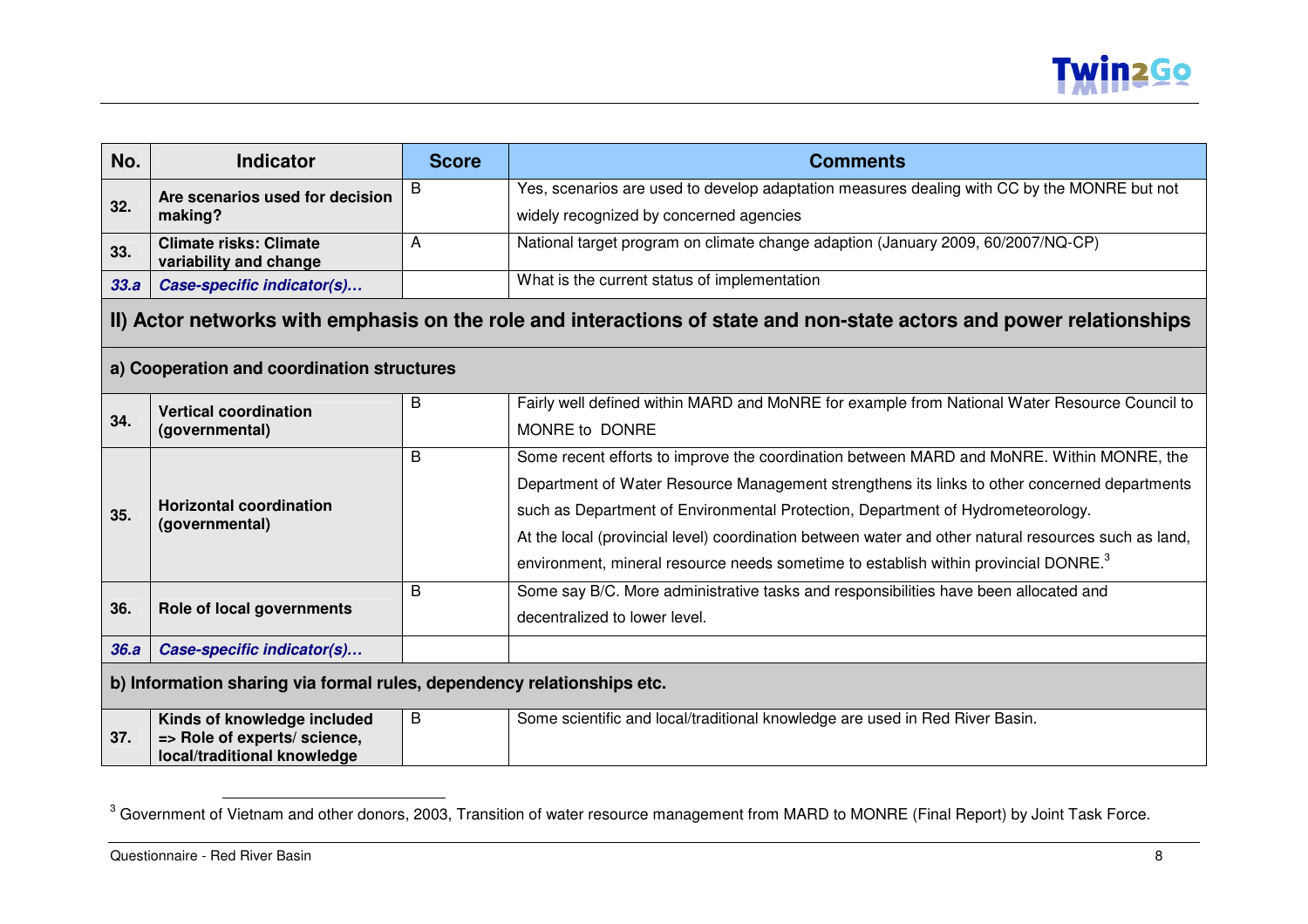

| No.  | <b>Indicator</b>                                                                                                                                   | <b>Score</b> | <b>Comments</b>                                                                                                                                                                                                                             |  |
|------|----------------------------------------------------------------------------------------------------------------------------------------------------|--------------|---------------------------------------------------------------------------------------------------------------------------------------------------------------------------------------------------------------------------------------------|--|
| 38.  | Access to information $\equiv$<br>about expert knowledge and<br>management plans                                                                   | C            | Some information and dates are avaiable at the website but limited quality. Lack of effective<br>exchange and management of data and information on water resources, e.g. difficulty in accessing<br>these public data. <sup>4</sup>        |  |
| 38.a | Case-specific indicator(s)                                                                                                                         |              |                                                                                                                                                                                                                                             |  |
|      | III) Multi-level interactions across administrative boundaries and vertical integration across levels and horizontal<br>integration across sectors |              |                                                                                                                                                                                                                                             |  |
|      | a) Centralisation                                                                                                                                  |              |                                                                                                                                                                                                                                             |  |
| 39.  | One level one actor?                                                                                                                               | В            | Some unclear assignment between DARD and DoNRE regarding water utilization; poor<br>coordination and cooperation across local governmental agencies. <sup>5</sup>                                                                           |  |
| 40.  | Degree of centralisation                                                                                                                           | в            | policy and strategy are formulated at the central level (MONRE and MARD) but implementation has<br>been decentralized to provincial with monitoring at the ministry                                                                         |  |
| 41.  | <b>Technical capacity and economies</b><br>of scale                                                                                                | B            | Limited capacity at all levels including the low awareness on Law of Water Resources by some<br>local agencies in charge of water management. More training and capacity building at the local<br>level (provincial, district and commune). |  |
| 42.  | <b>Legal obligations and</b><br>responsibility                                                                                                     | A            | Many regulations have been issued but level of enforcement limited <sup>o</sup>                                                                                                                                                             |  |
| 42.a | Case-specific indicator(s)                                                                                                                         |              | Level of enforcement with regard to legal obligation and responsibility                                                                                                                                                                     |  |

<sup>&</sup>lt;sup>4</sup> Hansen and Do Hong Phan 2005. Intergated Water Resource Management in Vietnam: Present Status and Future Challenges. in Biswas A.K. at al. 2005.<br>Intergated Water Resource Management in South and Southeast Asia. Oxford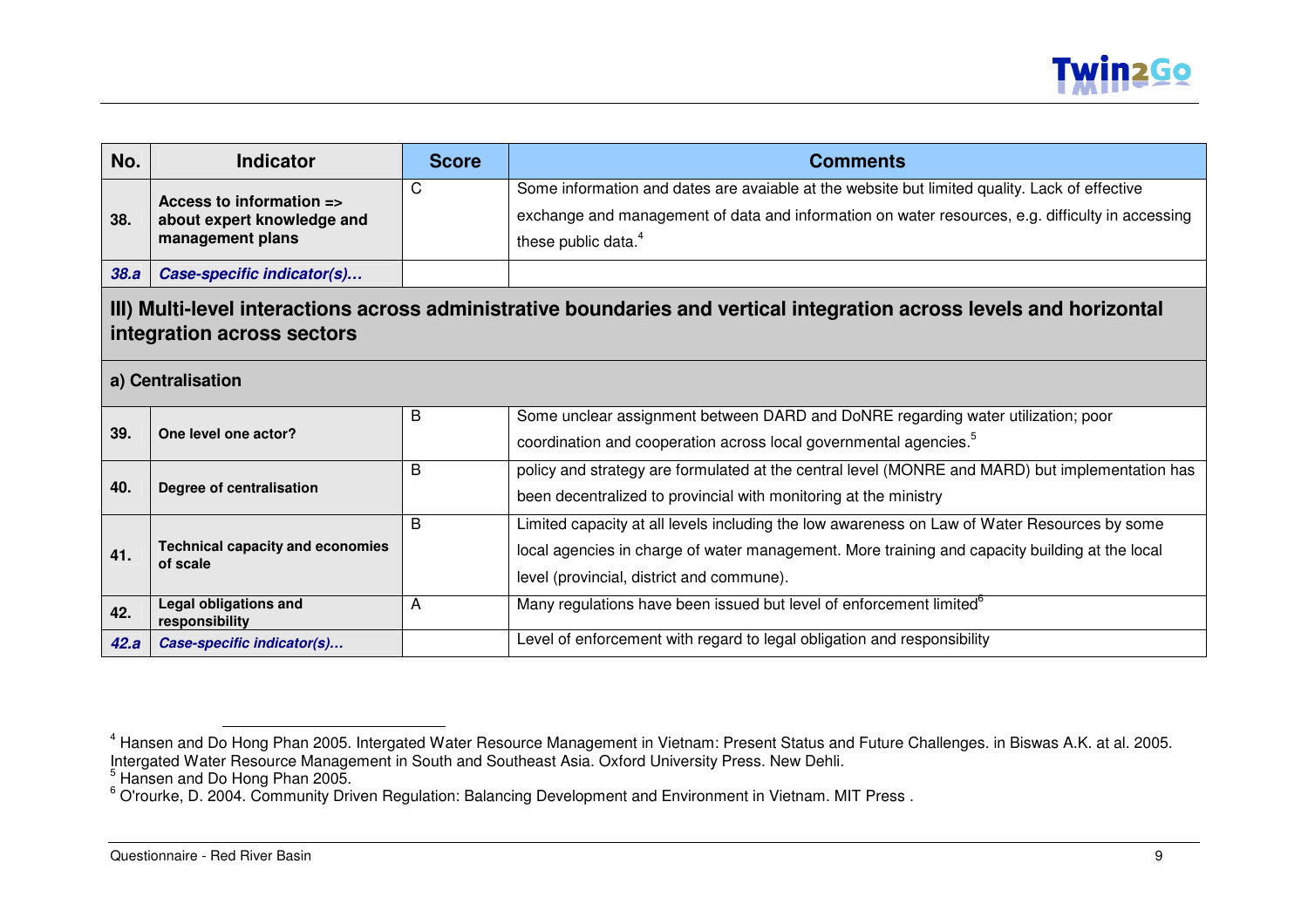

#### **B) Context**

| No.  | <b>Indicator</b>                                                                                                 | <b>Score</b> | <b>Comments</b>                                                                                                                                                                                                                                                                                                                                                |
|------|------------------------------------------------------------------------------------------------------------------|--------------|----------------------------------------------------------------------------------------------------------------------------------------------------------------------------------------------------------------------------------------------------------------------------------------------------------------------------------------------------------------|
|      | I) Societal dimension                                                                                            |              |                                                                                                                                                                                                                                                                                                                                                                |
| 43.  | Proportion of the population<br>living in rural areas                                                            |              | 70,4% population of Vietnam living in rural area. The annual growing rate of population in rural area<br>is 0.4% (2009) (VnEconomic).                                                                                                                                                                                                                          |
| 44.  | <b>State of societal development</b>                                                                             | $\mathsf{C}$ | From Human Development Report 2009, Vietnam's HDI value is 0.725 (Score Level C = Medium<br>$HDI: 0.500-0.799$ ).<br>Source: http://hdrstats.undp.org/en/countries/country fact sheets/cty fs VNM.html                                                                                                                                                         |
| 45.  | Social sustainability (Gini<br>Index)                                                                            | $\mathsf C$  | Vietnam's Gini Index for 1992-2007 is 43.2 (Score Level C = 0.4-0.49 _Numbers may be<br>multiplied by 100)<br>Reference: The Gini coefficient is using as a measure of income equality                                                                                                                                                                         |
| 46.  | Economic sustainability (e.g.<br>GDP)                                                                            | E            | Vietnam's Gross domestic product based on purchasing-power-parity (PPP) per capita GDP for<br>2007 is \$2.600.<br>Source: http://hdrstats.undp.org/en/countries/country fact sheets/cty fs VNM.html                                                                                                                                                            |
| 47.  | <b>Effectiveness of formal</b><br>institutions                                                                   | $\mathsf{C}$ | From Corruption Perceptions Index (CPI) 2009, Vietnam's CPI value is 2.7 (Score Level C = 2.7-4.4)<br>Remark: The CPI table shows a country's ranking and score, the number of surveys used to<br>determine the score, and the confidence range of the scoring.<br>Source: http://www.transparency.org/policy research/surveys indices/cpi/2009/cpi 2009 table |
| 48.  | <b>Trustworthiness of economic</b><br>institutional setting - degree of<br>risk for foreign direct<br>investment | C            | Difficult to find online.                                                                                                                                                                                                                                                                                                                                      |
| 49.  | Presence of avenues of dissent<br>- press freedom, freedom of<br>speech                                          | E            | Vietnam's Press Freedom Index by Reporters without Borders is 81,67 (Score Level $E = \text{very Low}$<br>press freedom: 50.01-90.00).<br>Source: http://en.rsf.org/press-freedom-index-2009,1001.html                                                                                                                                                         |
| 49.a | Case-specific indicator(s)                                                                                       |              |                                                                                                                                                                                                                                                                                                                                                                |

### **II) Good Governance Principles at the national level – legal basis at the national level**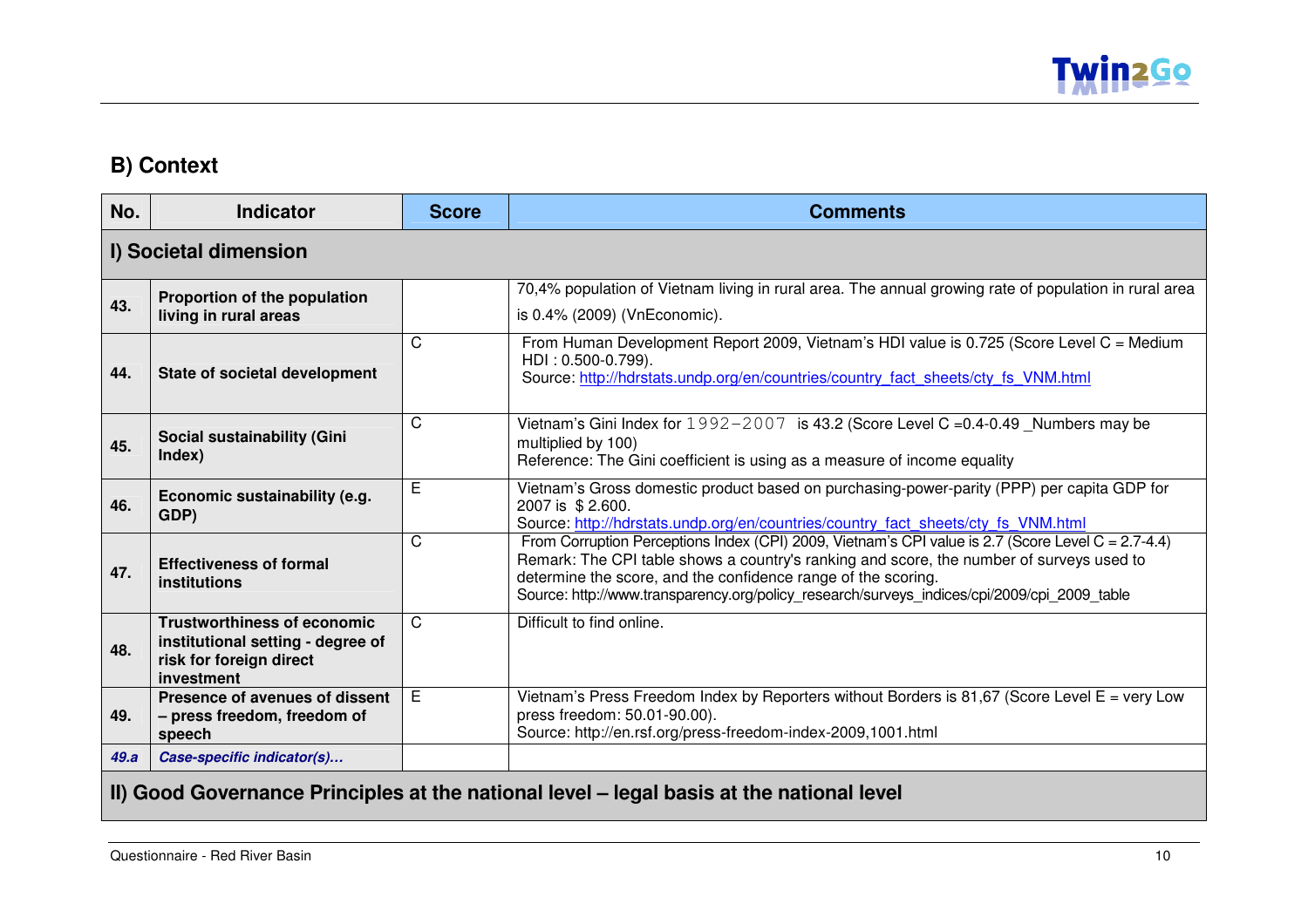

| No.  | <b>Indicator</b>                                                                        | <b>Score</b> | <b>Comments</b>                                                                                                                                                                                                                                                                                                             |
|------|-----------------------------------------------------------------------------------------|--------------|-----------------------------------------------------------------------------------------------------------------------------------------------------------------------------------------------------------------------------------------------------------------------------------------------------------------------------|
| 50.  | <b>Participatory regarding</b><br>decision making in the water<br>sector                | B            | LWR 1998 and Decree 120 (2008)<br>Decree 120 in 2008 defined the participatory principle in water management. However, the<br>enforcement is rather weak and local stakeholders including local communities, farmers and urban<br>dwellers are not really part of the decision making process of water resource management. |
| 51.  | <b>Transparency regarding water</b><br>allocation                                       | B            | Not explicitly addressed in legislation                                                                                                                                                                                                                                                                                     |
| 52.  | <b>Effectiveness and efficiency</b><br>regarding decision making in<br>the water sector | B            | Top- down policy and fragmenting management in water sector (overlapping functions on water<br>management among sectors (E.g. 7 Ministries are assigned with the water management for their<br>sector uses)                                                                                                                 |
| 53.  | <b>Equitable and inclusive</b>                                                          | B            | e.g. rural population in remote areas have no or limited access to drinking water                                                                                                                                                                                                                                           |
| 54.  | Predictability - with regard to<br><b>IWRM and climate change</b>                       | B            | IWRM has been discussed in planning and legal documents but not climate change.                                                                                                                                                                                                                                             |
| 54.a | Case-specific indicator(s)                                                              |              |                                                                                                                                                                                                                                                                                                                             |
|      | III) Environmental dimension                                                            |              |                                                                                                                                                                                                                                                                                                                             |
|      |                                                                                         | CWa          | Warm Temperate, winter dry, hot summer                                                                                                                                                                                                                                                                                      |

| 55. | Köppen-Geiger climate<br>classification (river basin)            | CWa | Warm Temperate, winter dry, hot summer<br>Northern part of Vietnam: monsoonal (Red River Basin) |
|-----|------------------------------------------------------------------|-----|-------------------------------------------------------------------------------------------------|
| 56. | <b>Climate Moisture Index</b>                                    |     | (Upper parts of basin fall in Sub-Humid category)<br><b>HUMID</b>                               |
| 57. | <b>Climate Moisture Index</b><br><b>Coefficient of Variation</b> | B   | Moderate                                                                                        |
| 58. | Per Capita Equivalent of<br><b>TARWA</b>                         |     | Not available                                                                                   |
| 59. | Average water availability at the<br>river basin level (1995)    | A   | 830 billion $m^3$ (530 billion $m^3$ flows into countries from neighbours countries)            |

<sup>7</sup> Hansen and Do Hong Phan 2005. World Bank at al. 2003. Vietnam Environmental Monitoring: Water. Hanoi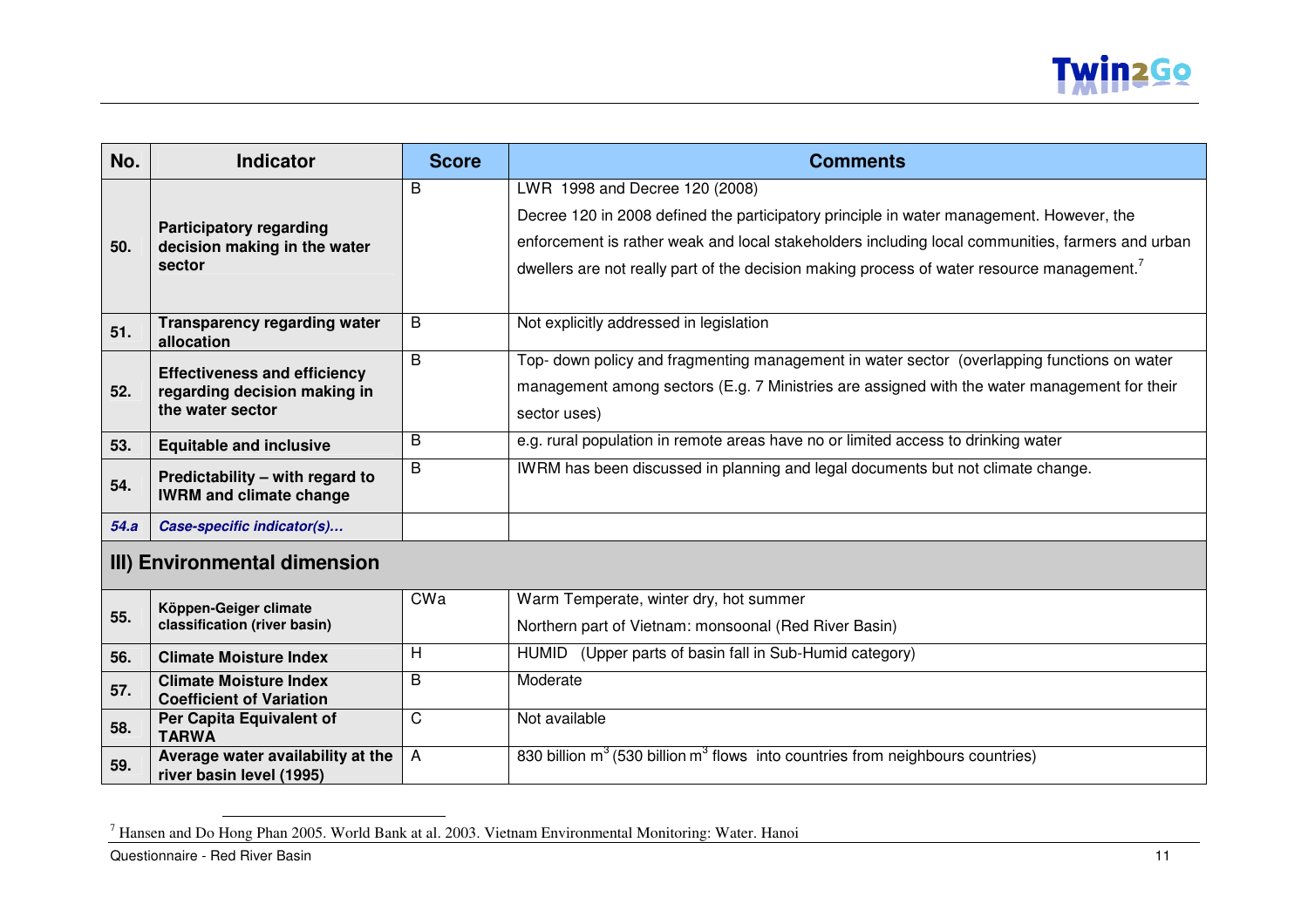

| No.  | <b>Indicator</b>                                                                                    | <b>Score</b> | <b>Comments</b>                                                                                                                                                                                                                                                    |
|------|-----------------------------------------------------------------------------------------------------|--------------|--------------------------------------------------------------------------------------------------------------------------------------------------------------------------------------------------------------------------------------------------------------------|
| 60.  | Annual renewable water supply<br>per person by river basin (1995)                                   | $\mathsf{A}$ | $10,000$ m <sup>3</sup> per capital in (1995)                                                                                                                                                                                                                      |
| 61.  | <b>Projected annual renewable</b><br>water supply per person by<br>river basin (2025)               | A            | $8,000 \text{ m}^3$ (in 2025)                                                                                                                                                                                                                                      |
| 62.  | <b>Relative Water Stress Index</b>                                                                  | $\mathsf C$  | Water availability of country is strongly depended by outside country water sources (more than<br>60%<br>Water availability per capita is decreased rapidly by population growth and polluted river water by<br>industry and others no-treated waste water sources |
| 63.  | <b>Climate Vulnerability Index</b>                                                                  | D.           | Sea level raised 0.7-1 m in 2050 and 2100 respectively. Vietnam is one of 5 most vulnerable<br>countries in the world influenced by climate change.                                                                                                                |
| 64.  | Degree to which water quality<br>status restricts usability of<br>users' types                      | B            | Following national standard for water quality (different from water users)                                                                                                                                                                                         |
| 65.  | <b>Extent of flow and channel</b><br>modification                                                   | $\mathsf{C}$ | 10/13 river basins on country the flows have been changed negatively by hydropower<br>development in upstream areas and hydropower development also impacts in river channel<br>modification.                                                                      |
| 66.  | Impact of land-use changes on<br>hydrological processes                                             | $\mathsf{C}$ | land-use changes not impacted by hydrological process but by human activities (e.g. hydropower<br>development of by deforestation etc.)                                                                                                                            |
| 67.  | Uncertainty associated to<br>climate change predictions<br>regarding precipitation for the<br>basin | A/B          | Flood flow increased 5-10% in flood season and reduced 5% in dry season. ii) river deltas will be<br>submerged by sea level raised.                                                                                                                                |
| 67.a | Case-specific indicator(s)                                                                          |              |                                                                                                                                                                                                                                                                    |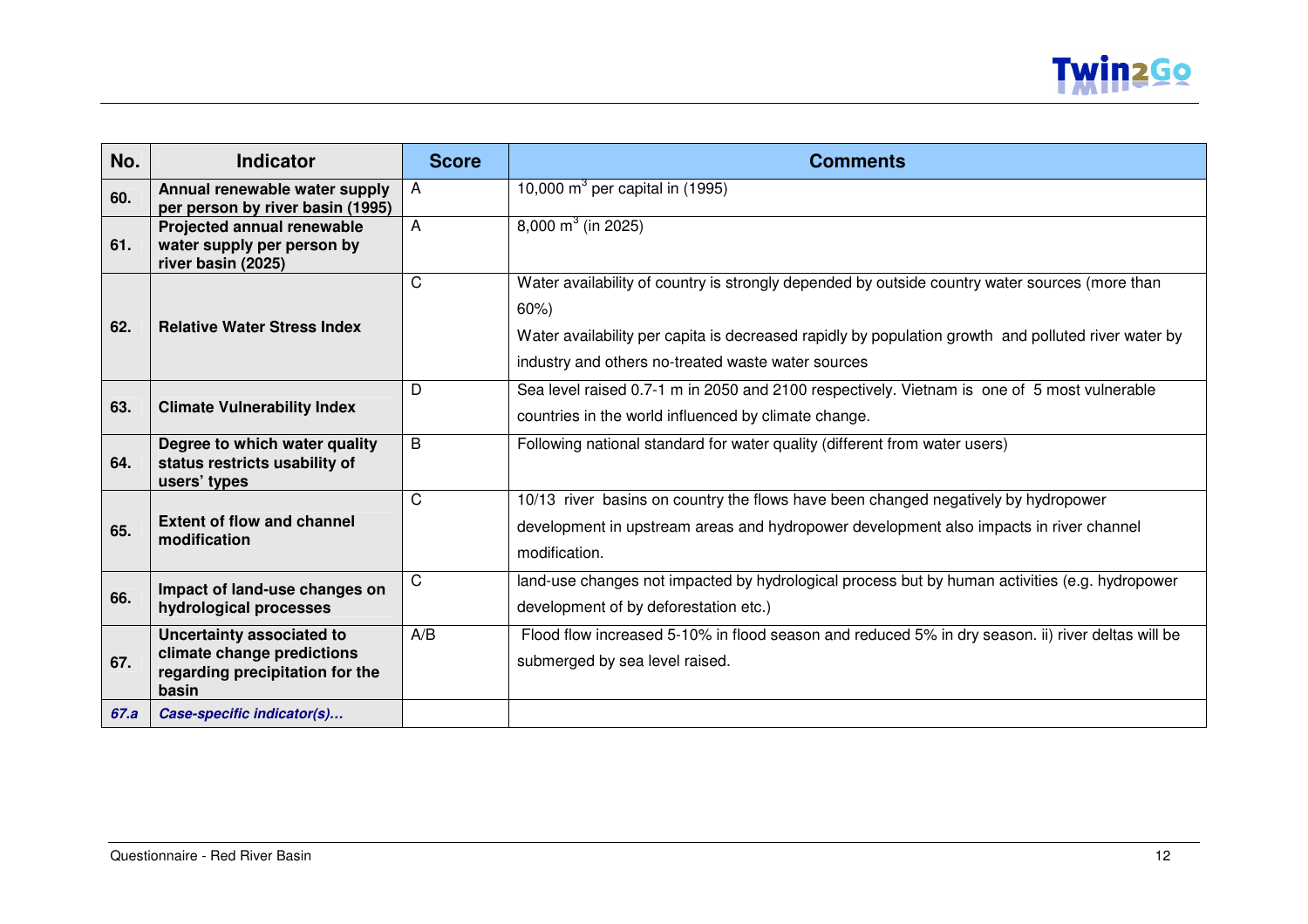

### **C) Performance**

| No.                                                                    | <b>Indicator</b>                                                                             | <b>Score</b> | <b>Comments</b>                                                                                                                                                                                       |  |
|------------------------------------------------------------------------|----------------------------------------------------------------------------------------------|--------------|-------------------------------------------------------------------------------------------------------------------------------------------------------------------------------------------------------|--|
|                                                                        | I) Progress towards stated Goals                                                             |              |                                                                                                                                                                                                       |  |
| 68.                                                                    | Progress towards sustainable<br>access to safe drinking water<br>(MDG drinking water target) | B            | in 2010, around 66% of rural people have clean water available in their homes and less than this<br>have access to sanitation (MARD).                                                                 |  |
| 69.                                                                    | Proportion of population with<br>access to improved drinking<br>water                        | E            | 85% households in the whole country accesses to clean water in 2010; 95% of urban population<br>and 85% and rural population use sanitary domestic water                                              |  |
| 70.                                                                    | Proportion of rural population<br>with access to improved<br>drinking water                  | E            | 85% households in rural areas have access to clean water in 2010, among which 50% get access<br>to clean water with standard issued by the Ministry of Public Health in 2005. (MPI 2010) <sup>8</sup> |  |
| 71.                                                                    | <b>Progress towards sustainable</b><br>access to basic sanitation<br>(MDG sanitation target) | B            | Country 61%; Urban area 92% and Rural area: 50%                                                                                                                                                       |  |
| 72.                                                                    | Proportion of population with<br>access to improved sanitation<br>facilities                 | E            | 70% of households in rural area has access to sanitary toilets and stable (MPI 2010)                                                                                                                  |  |
| 73.                                                                    | Proportion of rural population<br>with access to improved<br>sanitation facilities           | E            | 64% of population in rural areas access to improved sanitation facilities in 2010 (MPI 2010). The<br>poorest 20% only have 2% access compared to an access level for the rich of 20%.(MOH)            |  |
| 73.a                                                                   | Case-specific indicator(s)                                                                   |              |                                                                                                                                                                                                       |  |
| II) Good governance principles as indicators for the process dimension |                                                                                              |              |                                                                                                                                                                                                       |  |
| 74.                                                                    | <b>Participatory regarding</b><br>decision making in the water<br>sector                     | $C+D$        | Mostly only informed, sometimes consulted. Top-down making decision system – lack of<br>participation from stakeholder in water sector.                                                               |  |
| 75.                                                                    | <b>Transparency regarding water</b><br>allocation                                            | C            | Not exist                                                                                                                                                                                             |  |

<sup>&</sup>lt;sup>8</sup> MPI. 2010. Vietnam continues to achieve Millenium Development Goals.....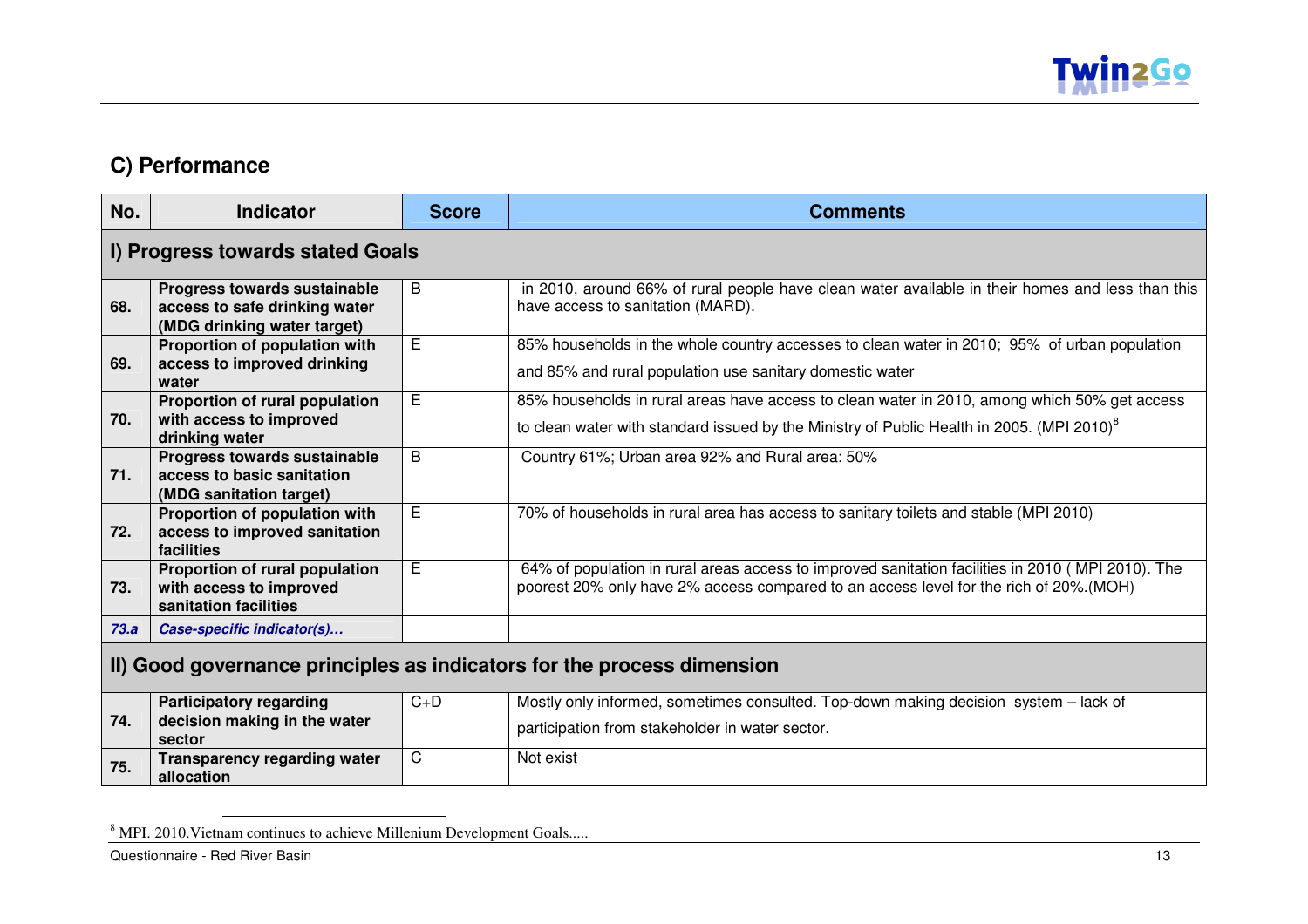

| No.                            | <b>Indicator</b>                                                                        | <b>Score</b> | <b>Comments</b>                                                                                                                                                                                                                                                                                                                                                                                                                                                                                                                                                                                                                                                                                                                                                                                                                                                                                                                                                                                                                                                                                                                                                                                                                                                                                                                                                                                                                                                                                                                                                                                                                                                                                                                                                                                                                                                                                                                                                                     |
|--------------------------------|-----------------------------------------------------------------------------------------|--------------|-------------------------------------------------------------------------------------------------------------------------------------------------------------------------------------------------------------------------------------------------------------------------------------------------------------------------------------------------------------------------------------------------------------------------------------------------------------------------------------------------------------------------------------------------------------------------------------------------------------------------------------------------------------------------------------------------------------------------------------------------------------------------------------------------------------------------------------------------------------------------------------------------------------------------------------------------------------------------------------------------------------------------------------------------------------------------------------------------------------------------------------------------------------------------------------------------------------------------------------------------------------------------------------------------------------------------------------------------------------------------------------------------------------------------------------------------------------------------------------------------------------------------------------------------------------------------------------------------------------------------------------------------------------------------------------------------------------------------------------------------------------------------------------------------------------------------------------------------------------------------------------------------------------------------------------------------------------------------------------|
| 76.                            | <b>Effectiveness and efficiency</b><br>regarding decision making in<br>the water sector | B            | Poor management                                                                                                                                                                                                                                                                                                                                                                                                                                                                                                                                                                                                                                                                                                                                                                                                                                                                                                                                                                                                                                                                                                                                                                                                                                                                                                                                                                                                                                                                                                                                                                                                                                                                                                                                                                                                                                                                                                                                                                     |
| 77.                            | <b>Equitable and inclusive</b>                                                          | B            | Access to water resources is better in urban areas                                                                                                                                                                                                                                                                                                                                                                                                                                                                                                                                                                                                                                                                                                                                                                                                                                                                                                                                                                                                                                                                                                                                                                                                                                                                                                                                                                                                                                                                                                                                                                                                                                                                                                                                                                                                                                                                                                                                  |
| 78.                            | Predictability - with regard to<br><b>IWRM and climate change</b>                       | B            | Climate change is expected to alter the current runoff and rainfall regimes. Climate model<br>simulations used by MoNRE show that average annual rainfall would increase by about 5%, with<br>the increase being higher in the north than in the south. Most models also show that, on average,<br>an increase in rainfall will more than counterbalance the higher evaporation caused by<br>temperature increases, with the result that an average increase in runoff is predicted, of the order<br>of 50 mm/annum (approximately a 5% increase). Most of the increase in average annual rainfall<br>predicted is expected to occur in the already wet months of the year, with only a minor increase<br>over the dry season.<br>In a scenario of a 1 m rise in sea level, assessments show that Viet Nam would lose 5% of it's<br>land, 11% of the population will be seriously affected, agricultural production would decrease by<br>7%, and the GDP would decrease by 10%. Sea level rises in some areas would have very major<br>consequences. A 1m rise would flood more than 11,000 km <sup>2</sup> of the Cuu Long Basin,<br>representing some 38% of the land in the basin. Some provinces would lose nearly half of their<br>land area.<br>The water sector in Viet Nam is increasingly realising that IWRM is essential for the future.<br>However, On many IWRM fronts there is no clear policy position - for example, what is the<br>appropriate standard for clean water supply for rural people, what is a water right, how is water to<br>be shared, what are environmental flows, how are they to be applied, what is the GoV policy on<br>"intact rivers", etc. There is a very poor understanding of water issues throughout all levels of<br>GoV and within the community. There is a culture within GoV organisations of a strong focus on<br>their Ministries and their needs, with less attention to the regulations and other requirements set<br>by GoV. |
| 78.a                           | Case-specific indicator(s)                                                              |              |                                                                                                                                                                                                                                                                                                                                                                                                                                                                                                                                                                                                                                                                                                                                                                                                                                                                                                                                                                                                                                                                                                                                                                                                                                                                                                                                                                                                                                                                                                                                                                                                                                                                                                                                                                                                                                                                                                                                                                                     |
| III) Stakeholder participation |                                                                                         |              |                                                                                                                                                                                                                                                                                                                                                                                                                                                                                                                                                                                                                                                                                                                                                                                                                                                                                                                                                                                                                                                                                                                                                                                                                                                                                                                                                                                                                                                                                                                                                                                                                                                                                                                                                                                                                                                                                                                                                                                     |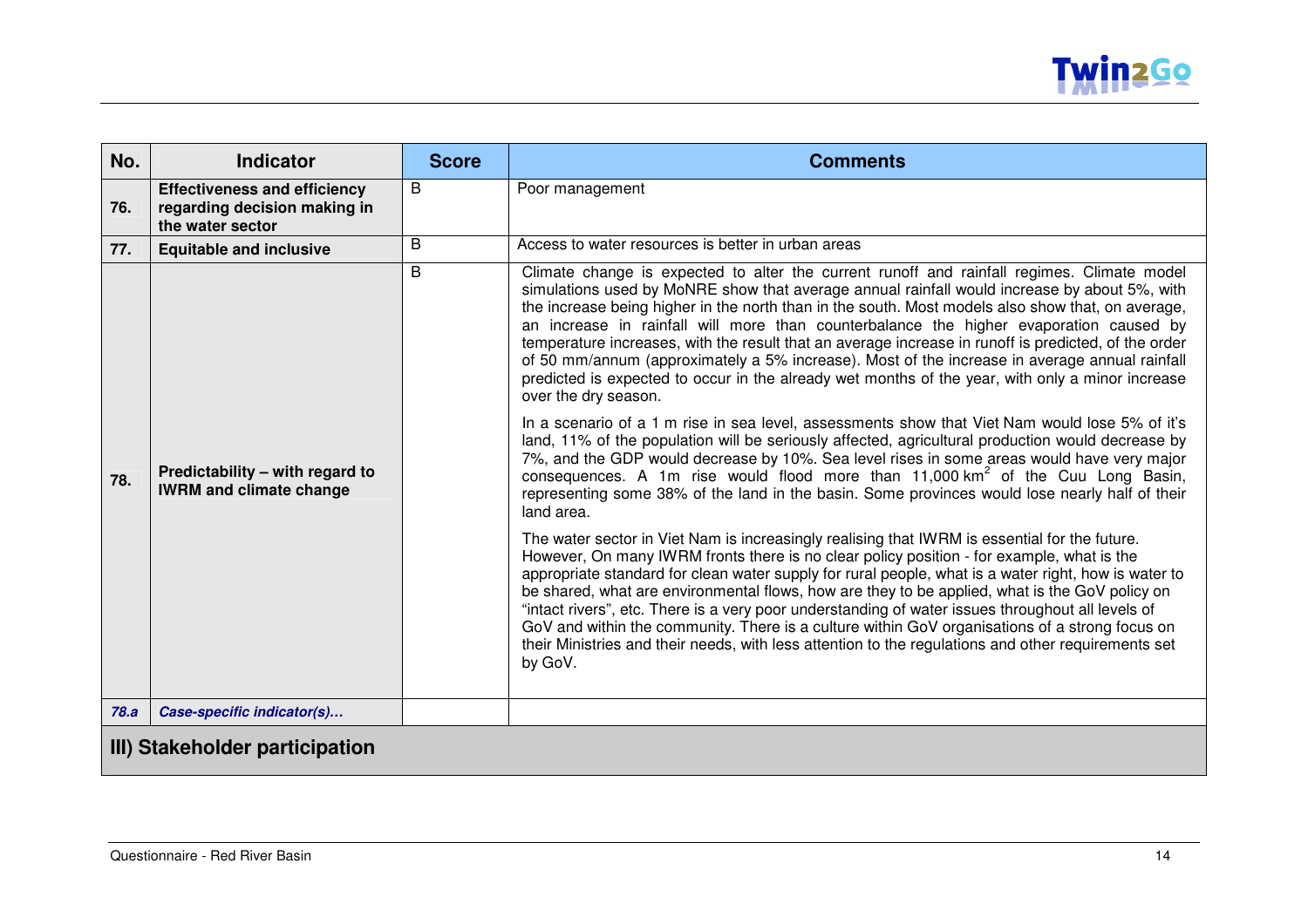

| No.  | <b>Indicator</b>                                                 | <b>Score</b> | <b>Comments</b>                                                                                                                                                                                                                                                                                              |  |  |
|------|------------------------------------------------------------------|--------------|--------------------------------------------------------------------------------------------------------------------------------------------------------------------------------------------------------------------------------------------------------------------------------------------------------------|--|--|
|      |                                                                  | B            | Some forums and seminars to engage concerned stakeholders have been formed but the extent of                                                                                                                                                                                                                 |  |  |
| 79.  | Deliberative engagement<br>opportunities                         |              | engagement has been constrained by lack of mechanism to engage stakeholders in decision-                                                                                                                                                                                                                     |  |  |
|      |                                                                  |              | making and planning.                                                                                                                                                                                                                                                                                         |  |  |
| 80.  | Inclusiveness of stakeholder<br>participation                    | B            | Viet Nam, aided by the international community, is just now tentatively testing participatory<br>approaches. A significant cultural shift will be required, both within government and outside, if<br>these approaches are to succeed and the benefits to the sectors and communities are to be<br>realised. |  |  |
| 80.a | Case-specific indicator(s)                                       |              |                                                                                                                                                                                                                                                                                                              |  |  |
|      | IV) Response to climate change                                   |              |                                                                                                                                                                                                                                                                                                              |  |  |
|      | <b>Strategy for adaptation to</b>                                | B            | National Target Program on CC response approved by the Prime-minister December 2008 and                                                                                                                                                                                                                      |  |  |
| 81.  | climate change in the water                                      |              | MARD Action Plan Framework for Adaptation of CC in Agriculture and Rural development sector                                                                                                                                                                                                                  |  |  |
|      | sector                                                           |              | passed in September 2008.                                                                                                                                                                                                                                                                                    |  |  |
|      |                                                                  | D            | There has been a vulnerability assessment for the Ramsar site Thai Binh, but in general not.                                                                                                                                                                                                                 |  |  |
|      |                                                                  |              | - Climate change and sea level rise scenarios for Vietnam was published (2009) to provide public                                                                                                                                                                                                             |  |  |
| 82.  | <b>Availability of specific</b><br>knowledge enabling adaptation |              | and communities with specific knowledge on climate change in Vietnam                                                                                                                                                                                                                                         |  |  |
|      |                                                                  |              | Series of publications on climate change have been published for providing public with knowledge                                                                                                                                                                                                             |  |  |
|      |                                                                  |              | on climate change                                                                                                                                                                                                                                                                                            |  |  |
|      |                                                                  | C            | Adaptation to CC is new topic and area of competence by agencies responsible for water                                                                                                                                                                                                                       |  |  |
| 83.  | Awareness of water managers                                      |              | management. However, disaster risk reduction has been built for many years at MARD and DARD.                                                                                                                                                                                                                 |  |  |
|      | regarding adaptation to climate<br>change                        |              | Awareness of water managers on climate change Increasing through request of inclusive policy                                                                                                                                                                                                                 |  |  |
|      |                                                                  |              | with factors of climate change                                                                                                                                                                                                                                                                               |  |  |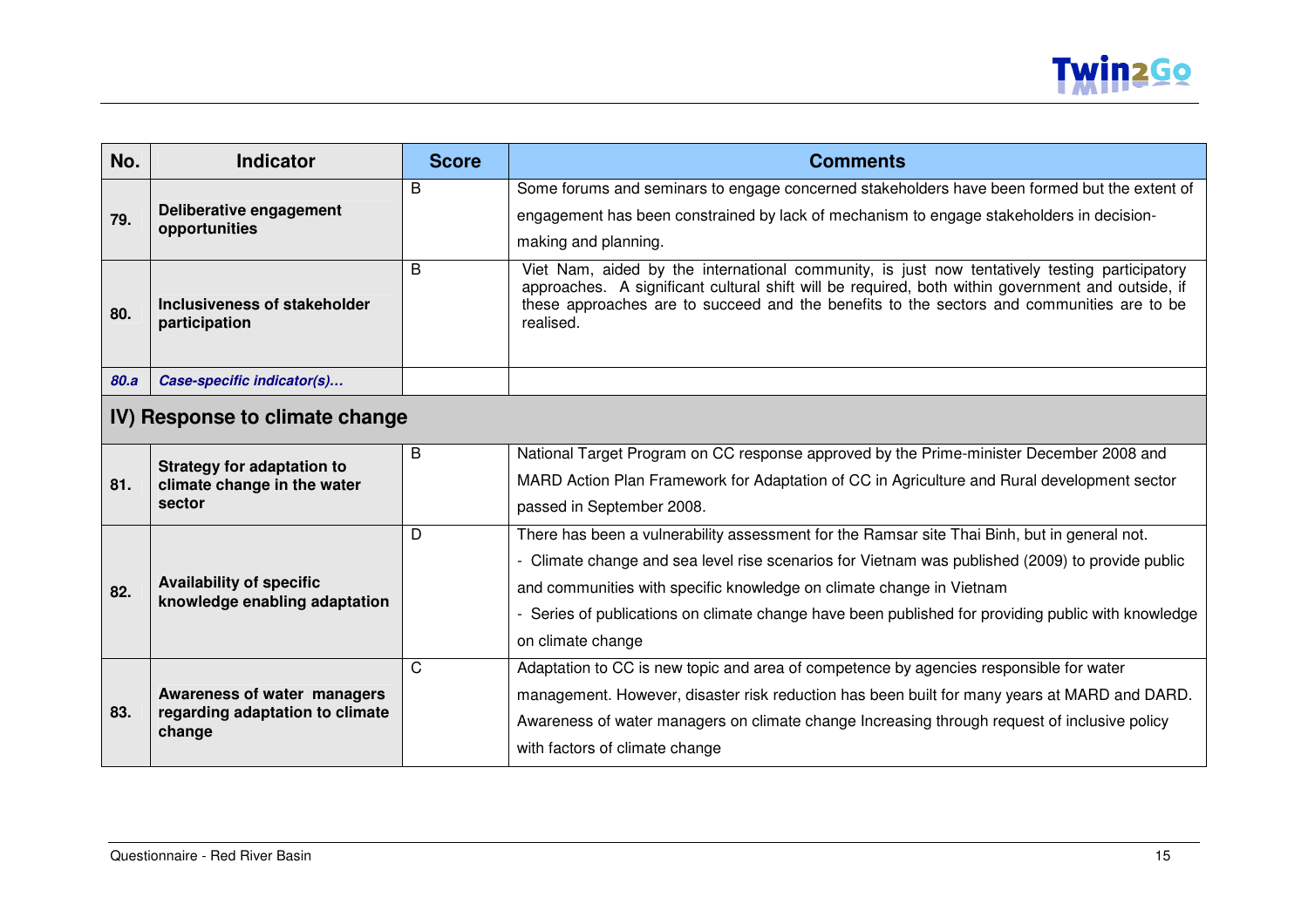

| No.  | <b>Indicator</b>                                                                                                                            | <b>Score</b> | <b>Comments</b>                                                                                                                                                                                                                                                                                                                                                                                                                                                       |
|------|---------------------------------------------------------------------------------------------------------------------------------------------|--------------|-----------------------------------------------------------------------------------------------------------------------------------------------------------------------------------------------------------------------------------------------------------------------------------------------------------------------------------------------------------------------------------------------------------------------------------------------------------------------|
| 84.  | <b>Coordinated implementation</b><br>process regarding adaptation<br>to climate change: Program /<br><b>Plan of activities and measures</b> | A            | The NTP specifically addresses the need to coordinate CC adaptation and mainstreaming it into<br>development planning including river basin planning.<br>Action plan to respond to climate change in water sector has been established (2009)<br>More than 100 programmes and projects of water sector to response to climate change with total<br>budget up to USD 13 billion has been announced in 2010.                                                            |
| 85.  | <b>Operational activities</b><br>(measures)                                                                                                 | C            |                                                                                                                                                                                                                                                                                                                                                                                                                                                                       |
| 86.  | Ways to deal with climate<br>variability (floods and<br>droughts)                                                                           | A            | A number of measures on response and mitigation of climate change variability have been<br>recommended in the NTP and MARD Action Plan Framework for Adaptation of CC.<br>Improvement of capacity of national forecasting system at regional and national levels<br>Strengthening the legal and institutional arrangements for response to climate variability<br>Appropriate structural measures for mitigation and management of disasters (flood and<br>droughts). |
| 86.a | Case-specific indicator(s)                                                                                                                  |              | Action plan for responding in water sector has established<br>Development of portfolio of prioritized programmes and projects responding to climate<br>change has prepared<br>Series of international and national/sector workshops or meeting have been organized<br>national wide for improvement of public on climate change and preparation of responding<br>to climate change.                                                                                   |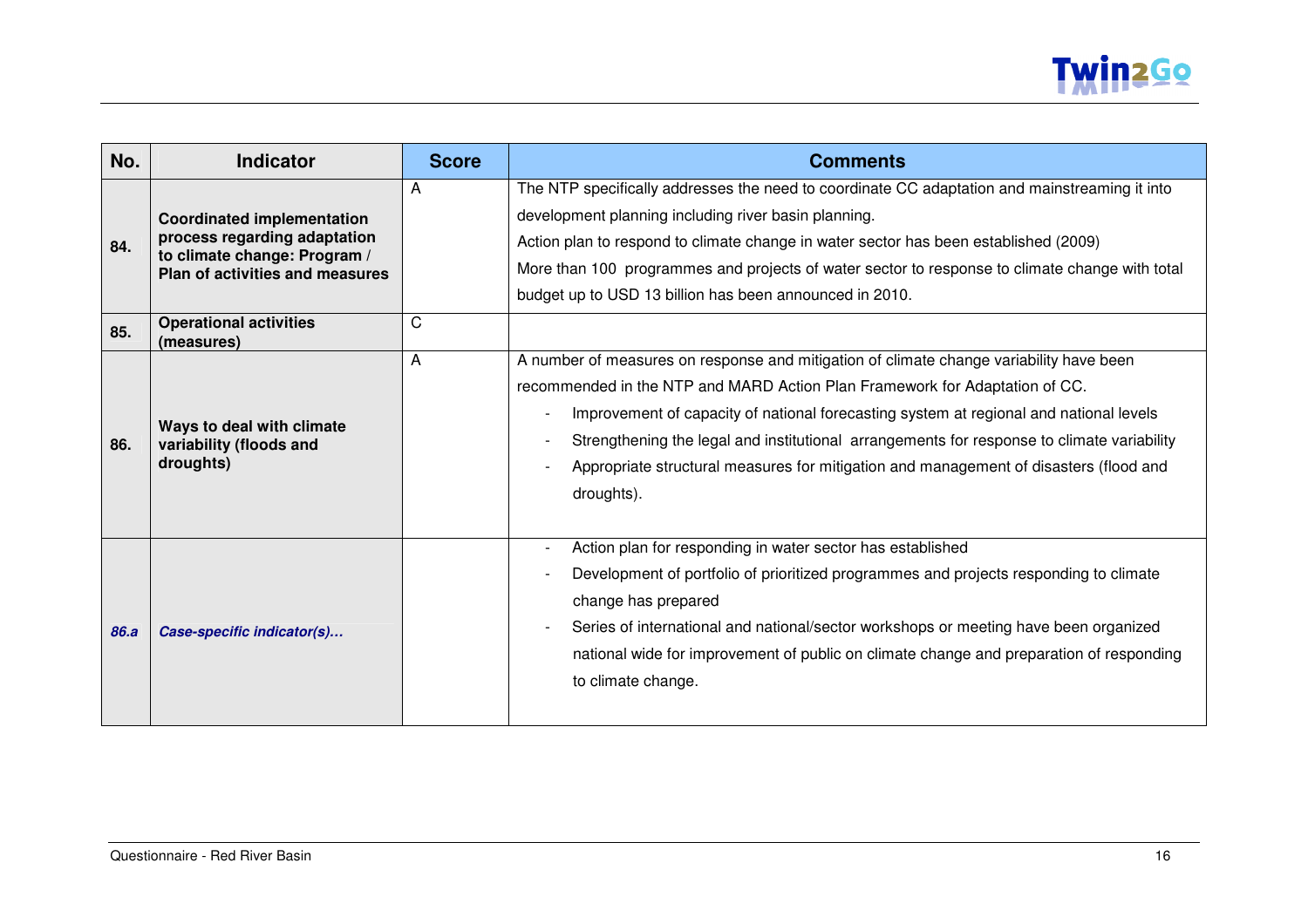

| No. | <b>Indicator</b>                                   | <b>Score</b> | <b>Comments</b>                                                                                              |
|-----|----------------------------------------------------|--------------|--------------------------------------------------------------------------------------------------------------|
|     |                                                    |              | Ordinance on Storm and Flood Control, No. 27/2000/PL-UBTVQH10                                                |
|     |                                                    |              | Law on Dyke, No. 79/2006/QH11                                                                                |
|     |                                                    |              | Ordinance on Storm and flood Prevention and Control dated 24/8/2000 There is a strong natural                |
|     | <b>Legal frameworks for disaster</b><br>mitigation |              | disaster network closely structured from the Central to the local and community level. However,              |
|     |                                                    |              | most personnel undertake flood and storm control responsibilities as an addition to their normal role        |
|     |                                                    |              | - no specific facility exists to support the activities, which are mostly reactive. At the provincial level, |
|     |                                                    |              | the same issues exist. In 2007, the National Strategy for Natural Disaster Prevention, Response              |
|     |                                                    |              | and Mitigation to 2020 was approved and is now being implemented. (Sector review MONRE-                      |
|     |                                                    |              | 2008)                                                                                                        |
|     |                                                    |              |                                                                                                              |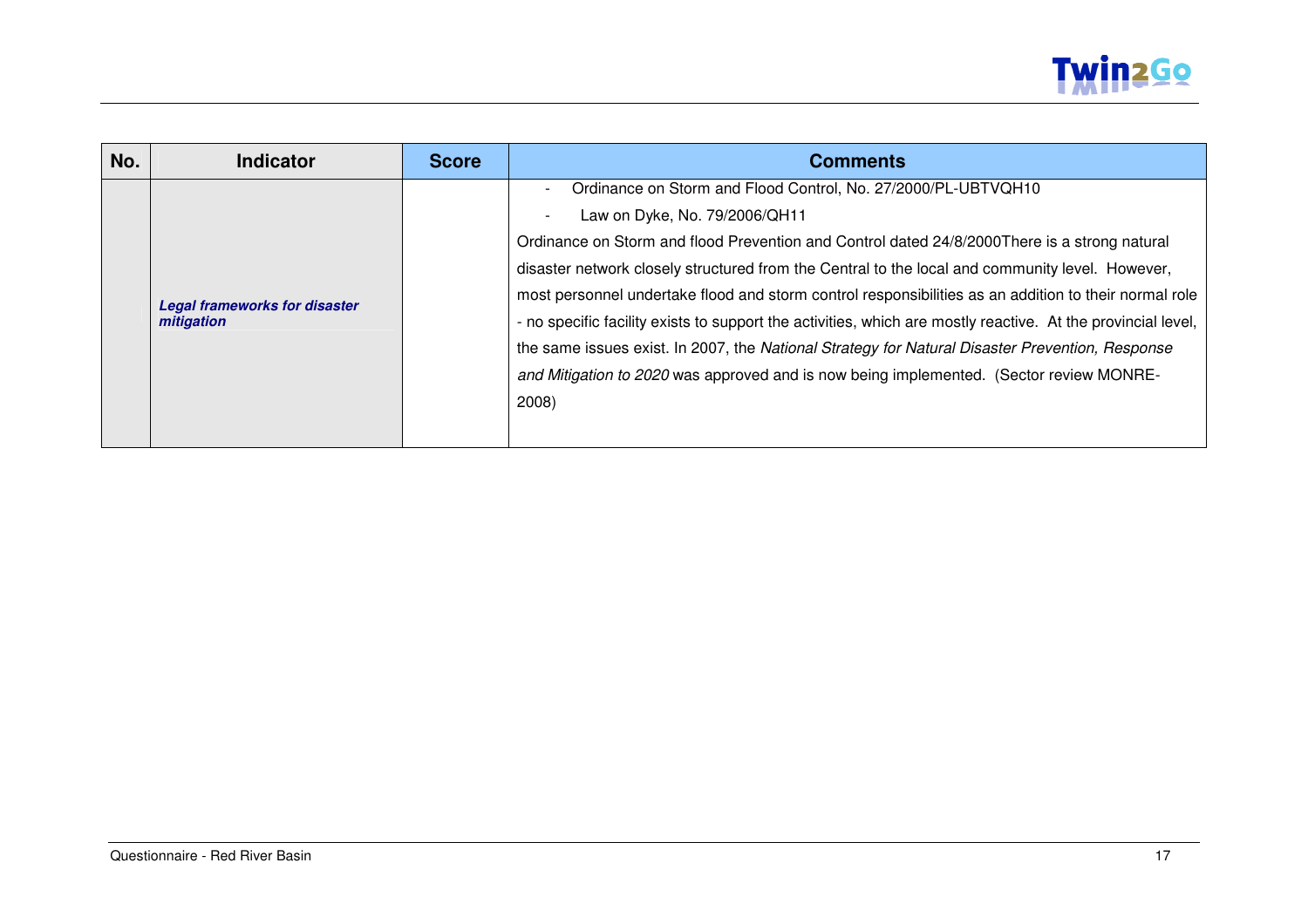

#### **Addendum - Context**

| No.        | <b>Indicator</b>                | <b>Score</b> | <b>Comments</b>                                                                      |  |  |
|------------|---------------------------------|--------------|--------------------------------------------------------------------------------------|--|--|
|            | <b>I) Basin Characteristics</b> |              |                                                                                      |  |  |
| <b>67a</b> | <b>Sub-Basin Size</b>           | 92,500 km2   | Area of basin in Vietnam according to: Yungang et al. 2008. J. Geogr. Sci 18:308-318 |  |  |
| 67b        | Transboundary                   | Yes.         | Upper reaches are in China; small part of catchment (1500 km2) is also in Lao PDR.   |  |  |

#### **Addendum - Performance**

| No. | <b>Indicator</b>                                    | <b>Score</b> | <b>Comments</b>                                                                                                                                                                                                                                                                                                                                                                                                         |  |  |
|-----|-----------------------------------------------------|--------------|-------------------------------------------------------------------------------------------------------------------------------------------------------------------------------------------------------------------------------------------------------------------------------------------------------------------------------------------------------------------------------------------------------------------------|--|--|
|     | <b>I) Environmental sustainability</b>              |              |                                                                                                                                                                                                                                                                                                                                                                                                                         |  |  |
|     | a) State of the water resources and the environment |              |                                                                                                                                                                                                                                                                                                                                                                                                                         |  |  |
| 87  | <b>Aquatic biodiversity</b>                         | С            | High, but are impacted significantly by the hydropower development in the river systems in Red<br>river basin. In lower reaches are likely to be significant impacts of pollution from land-based<br>sources especially around Hanoi. In other areas also over-exploitation in some inland fisheries<br>areas. The current state of aquatic biodiversity is estimated to fall overall in minority category: 20%-<br>50% |  |  |
| 88  | <b>Invasive exotic species</b>                      | C            | A wide range of indigenous and exotic plant and tree species are used and planted in rural<br>Vietnam, and exotic plant species have become an integral part of farming and other land use<br>systems. (Invasive exotic species in Vietnam are not available).                                                                                                                                                          |  |  |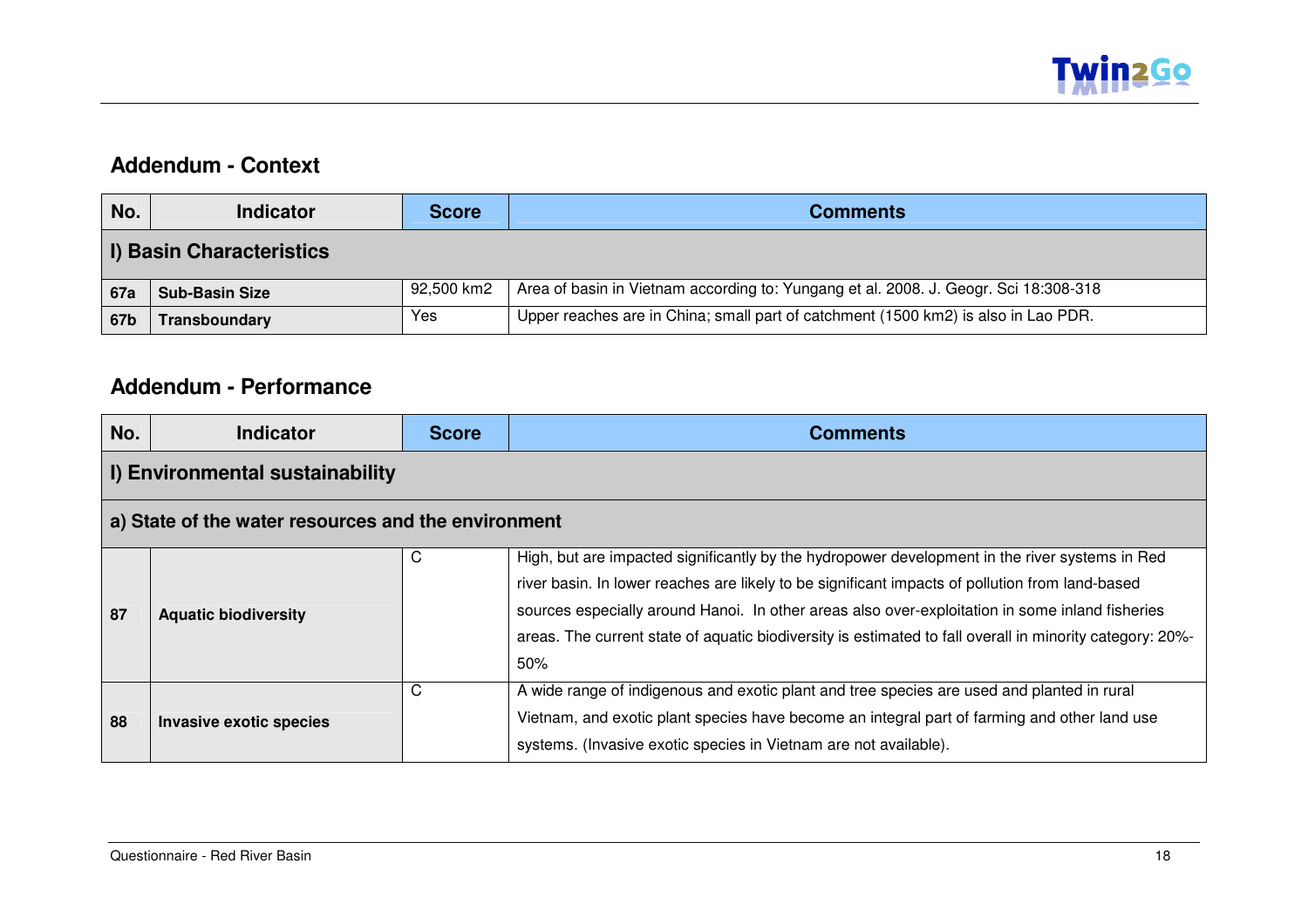

| No.                     | <b>Indicator</b>                         | <b>Score</b> | <b>Comments</b>                                                                                                                                                                                                                                                                                                                                                                                                                                                                                                                                                                                                                                                                                                                                                                                                                                                                                                                                                                                                              |
|-------------------------|------------------------------------------|--------------|------------------------------------------------------------------------------------------------------------------------------------------------------------------------------------------------------------------------------------------------------------------------------------------------------------------------------------------------------------------------------------------------------------------------------------------------------------------------------------------------------------------------------------------------------------------------------------------------------------------------------------------------------------------------------------------------------------------------------------------------------------------------------------------------------------------------------------------------------------------------------------------------------------------------------------------------------------------------------------------------------------------------------|
|                         | Surface and groundwater<br>quality       | C            | Surface water in Vietnam is generally of good quality. Almost every indicator meets the<br>standard for Class A water for domestic supply.                                                                                                                                                                                                                                                                                                                                                                                                                                                                                                                                                                                                                                                                                                                                                                                                                                                                                   |
|                         |                                          |              | All meet the standard for Class B, water for other purposes. BOD (biological oxygen<br>demand), COD (chemical oxygen demand).                                                                                                                                                                                                                                                                                                                                                                                                                                                                                                                                                                                                                                                                                                                                                                                                                                                                                                |
|                         |                                          |              | In industrial, craft villages and urban areas waste water discharged, many indicators<br>exceed the acceptable level.                                                                                                                                                                                                                                                                                                                                                                                                                                                                                                                                                                                                                                                                                                                                                                                                                                                                                                        |
| 89                      |                                          |              | (Surface water quality is classified into two categories, Class A and Class B. (TCVN 5942, 1995).<br>Class A:<br>quality is good enough for domestic use, after proper treatment.                                                                                                                                                                                                                                                                                                                                                                                                                                                                                                                                                                                                                                                                                                                                                                                                                                            |
|                         |                                          |              | Class B:<br>water can be used for purposes other than domestic use.)                                                                                                                                                                                                                                                                                                                                                                                                                                                                                                                                                                                                                                                                                                                                                                                                                                                                                                                                                         |
|                         |                                          |              | For pollution of ground water in Red river basin estimated by MONRE is potentally.                                                                                                                                                                                                                                                                                                                                                                                                                                                                                                                                                                                                                                                                                                                                                                                                                                                                                                                                           |
|                         |                                          |              | Code here is between B and C. If emphasize lower reaches C as recorded here.                                                                                                                                                                                                                                                                                                                                                                                                                                                                                                                                                                                                                                                                                                                                                                                                                                                                                                                                                 |
| 90<br>91                | Groundwater use                          | Ć<br>A(8%)   | Groundwater provides the domestic water supply for almost 55% of people in Viet Nam (over 23%<br>from pumped deep drilled wells, and a further 23% from hand dug or constructed wells.). Thirty-four<br>percent of the urban population is dependent on groundwater, and almost 65% of the rural<br>population, with a far greater dependence on hand constructed wells in rural areas.<br>Ground water has been heavily exploited In Red river basin mainly for domestic and industrial<br>uses. Due to the poor management and unsustainable uses, ground water is degrading. According<br>to the results of 20 years monitoring system of MONRE that has recorded the continuous<br>degradation of the ground water in the Red river basin with rate of 0.4-0.6 cm in the areas of<br>Hanoi, Vinh Yen, Nam Dinh of Red River delta.<br>The international standard for this "water exploitation stress" is that moderate stress<br>begins at a value of 20%, and high water stress occurs for values above 40%. At current |
|                         | <b>Water Exploitation Index (WEI)</b>    |              | levels of water use, the Red river basin are in the moderate stress range (between 20%<br>and 40%).                                                                                                                                                                                                                                                                                                                                                                                                                                                                                                                                                                                                                                                                                                                                                                                                                                                                                                                          |
| b) Management practices |                                          |              |                                                                                                                                                                                                                                                                                                                                                                                                                                                                                                                                                                                                                                                                                                                                                                                                                                                                                                                                                                                                                              |
| 92                      | Water allocated for aquatic<br>ecosystem | C            | No specific quantity or indicators on water allocated for aquatic ecosystem in Vietnam                                                                                                                                                                                                                                                                                                                                                                                                                                                                                                                                                                                                                                                                                                                                                                                                                                                                                                                                       |